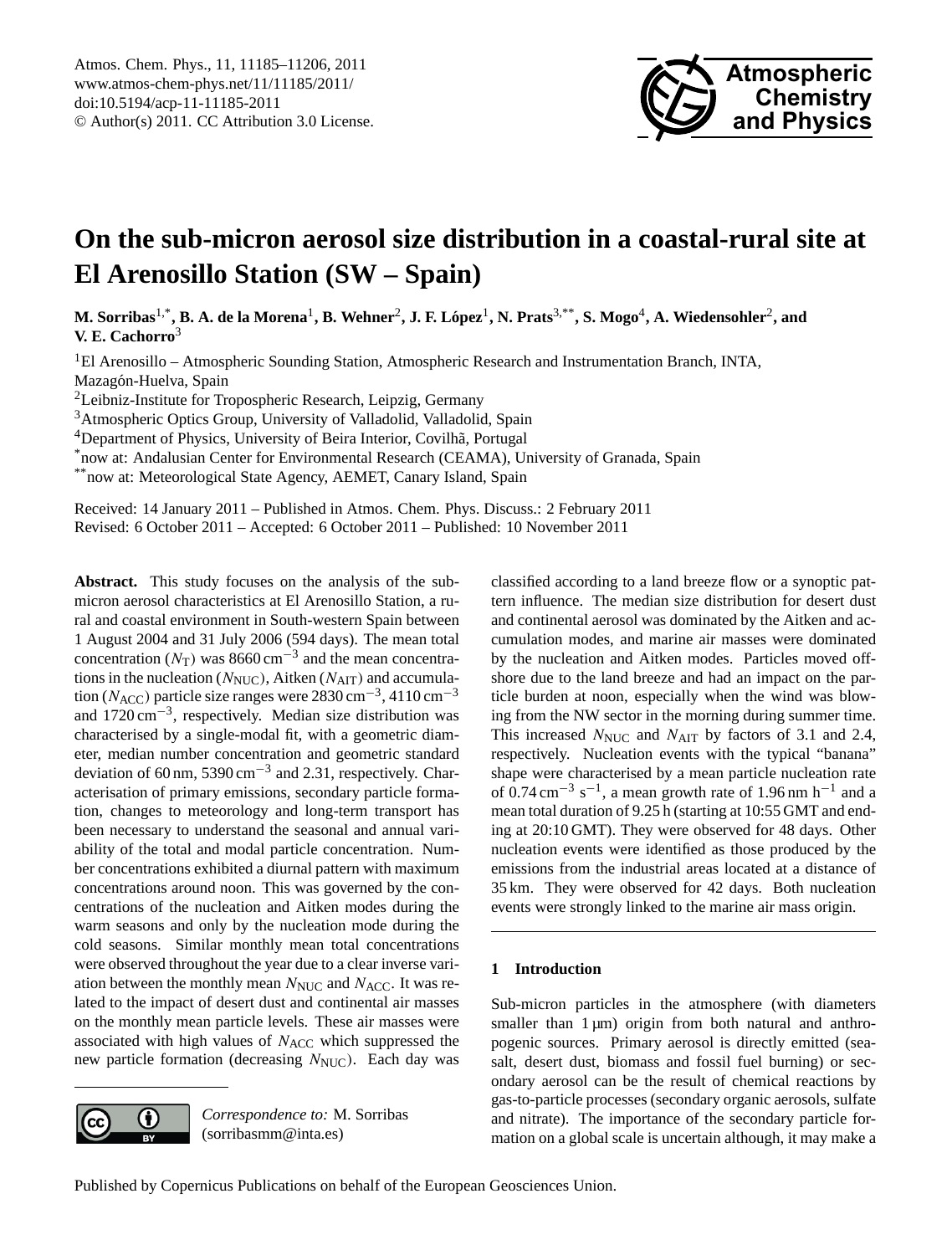significant contribution to particle concentration. Moreover, it has been shown that the seasonal total concentration cycle observed is better simulated by including the new particle formation mechanism than by increasing the number of emissions from primary sources (Spracklen et al., 2010). Sub-micron aerosol is highly variable around the world and plays an important role in global and regional climate. According to Charlson and Wigley (1994), the concentration of natural aerosol has roughly remained the same since the industrial revolution, but human activity has increased the concentration of the anthropogenic aerosol. The report of the Intergovernmental Panel of Climate Change (Solomon et al., 2007) claims that the effect of the anthropogenic aerosol on climate change is still uncertain: therefore, more research is needed to improve our understanding. The direct effect of aerosol particles on climate is related to the absorption and scattering of solar radiation. The ratio of scattering to extinction coefficients describes the single scattering albedo and, thus, the influence of the aerosols on the radiative balance of the atmosphere (Takemura et al., 2002). The scattering properties of the aerosol can be measured, but can also be calculated theoretically from particle size distribution and the Mie Theory. The comparison of observed and calculated scattering allows closure studies (Kleefeld et al., 2002; Shen et al., 2011). The indirect forcing by aerosol is defined as the process by which aerosols modify the Earth's energy balance by the modulation of the cloud albedo and cloud amount. The ability of an aerosol particle to act as cloud condensation nucleus (CCN) depends on its size (Charlson et al., 1987). Sub-micron particles comprise of the largest sources of CCN (Yum et al., 2007; Spracklen et al., 2008).

Sub-micron particles have a wide range of atmospheric lifetimes (from some seconds to days) and can, therefore, be studied by means of the processes of formation, growth and removal of the particles in the atmosphere (Birmili and Wiedensohler, 2000; Boy and Kulmala, 2002; Kulmala et al., 2004; Hamed et al., 2007; Jeong et al., 2010). They can also be studied by their transport flow patterns from the aerosol sources to the sampling site (Birmili et al., 2001; Van Dingenen et al., 2005; Wehner et al., 2008; Shen et al., 2011). During the last decade, the particle number size distribution has been measured in many places around the world (Heintzenberg et al., 2000; Kulmala et al., 2004) under different atmospheric conditions. These measurements have been taken on different platforms (ground, ships or aircraft) and during sampling over short periods, such as campaigns (Antilla et al., 2005; Van Dingenen et al., 2005; Mahajan et al., 2011), or during long-term monitoring programmes (Birmili et al., 2003; Tunved et al., 2003; Venzac et al., 2009).

In this context, a continuous background aerosol monitoring has been performed since 1996 at "El Arenosillo" – Atmospheric Sounding Station, which is located on the southwest coast of Spain and in a rural area. Initially, the efforts at the site were focused on the characterisation of the aerosol optical properties by means of remote-sensing methods, using spectro-radiometer and photometric measurements, (Vergaz et al., 2005; Toledano et al., 2007a, b; Cachorro et al., 2008; Prats et al., 2008). In order to quantify the contribution of the tropospheric aerosol on columnar aerosol (Córdoba-Jabonero et al., 2011), in-situ monitoring of particle number size distribution commenced in 2004.

The objective of this paper is to report the first description of the sub-micron particle number size distribution and, within this framework, to improve the knowledge about the origin, levels and behaviour of sub-micron aerosol sources in a rural and coastal area at mid-latitudes, such as the background environment of Doñana National Park. Other aerosol properties, such as  $PM_{10}$  and  $PM_{2.5}$  mass concentrations, have been widely analysed in this area (Querol et al., 2004, 2008; Sánchez de la Campa et al., 2009), but studies about the long-term particle number size variability in southern Europe and especially in the Iberian Peninsula, clearly relevant to climate sciences, are lacking. This need of information is remedied by the present study.

Primary emissions and meteorology, transport and deposition changes are not sufficient to explain the observed particle levels at sites worldwide (Spracklen et al., 2010) and, thus, particle also needs to be taken into account (assuming binary (Kulmala et al., 1998) or ternary (Korhonen et al., 1999) homogeneous nucleation or an empirical particle formation mechanism (Kulmala et al., 2006)). Thus, this study contains the following sections: the area of study, the sampling station and the aerosol instrumentation, including its intercomparison with a GAW (Global Atmospheric Watch) standard, are described in Sect. 2. The results and discussion are given in Sect. 3. In Sects. 3.1, 3.2 and 3.3, a statistical analysis of the size distribution over the course of two years by means of the diurnal, seasonal and annual cycles of the total and modal concentration is shown. A comparison with particle concentrations at other stations is also presented. In Sect. 3.4, a day's segregation by means of regional and synoptic-scale patterns was performed according to the surface data of wind speed and direction. This categorization was supplemented with an identification of the different types of new particle formation episodes. Section 3.5 shows a classification of the air mass origin on the basis of cluster analysis, to determine the influence of long-range transport aerosol sources on the particle number size distribution. In Sect. 3.6, the results of the size distribution analysis according to sea-land breeze processes are presented and discussed. And finally, in Sect. 3.7, the new particle formation events are illustrated in terms of the particle source.

## **2 Site, measurements and methods**

## **2.1 Sampling station site**

"El Arenosillo" – Atmospheric Sounding Station is an investigation platform for several topics on atmospheric sciences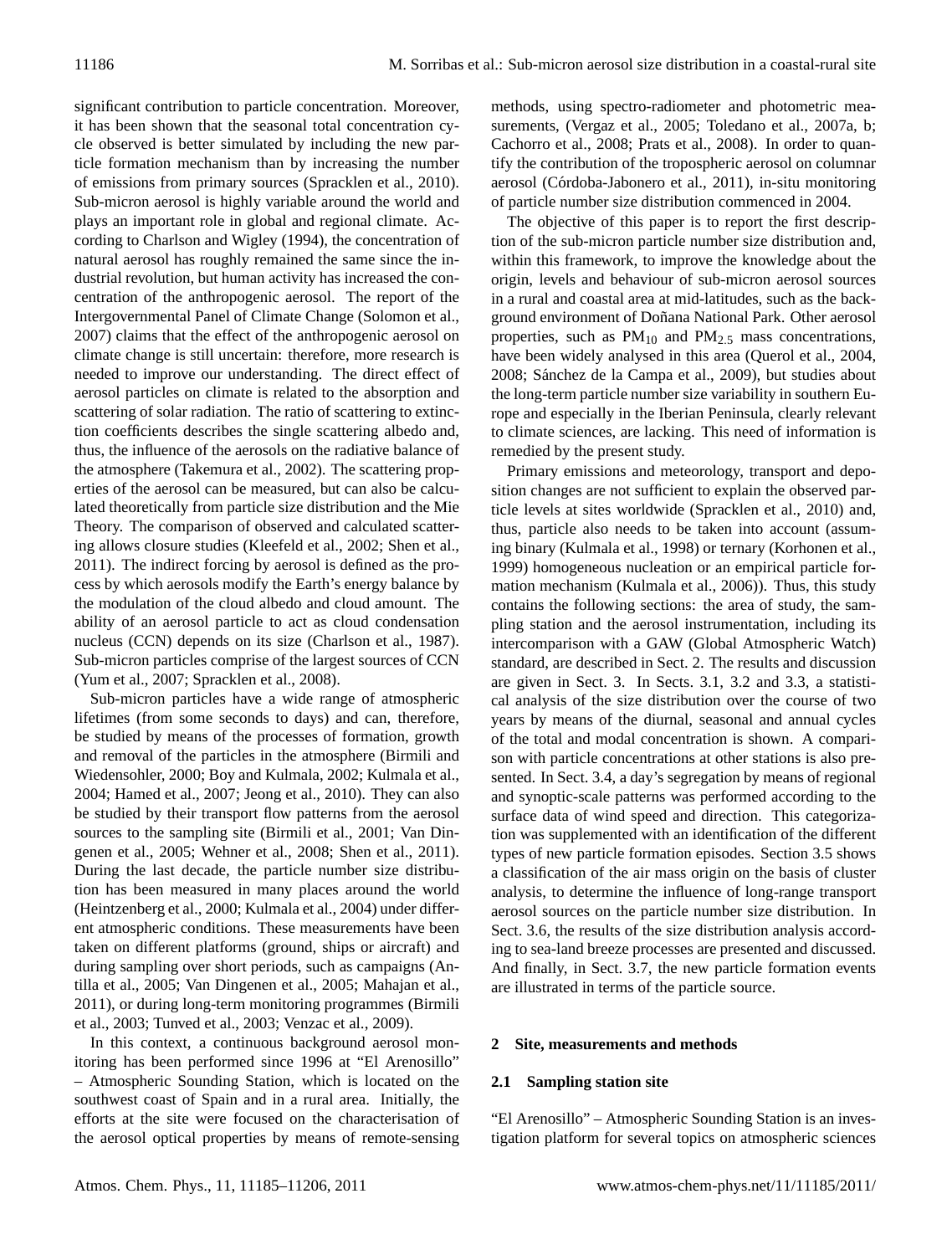(aerosols, gaseous pollutants, visible and UV radiation stratospheric ozone, ionosphere layer, etc). One of the main research subjects at this station is the in situ and remote sensing of aerosol: from particulate mass levels (gravimetric) and chemical composition (Sánchez de la Campa et al., 2009), super- and sub-micrometer particle number size distributions (Sorribas, 2008) and integrating scattering and absorbing coefficients (Mogo et al., 2005, 2010), to physical and radiative properties of columnar aerosol (Toledano et al., 2007a). The station is also equipped with different instrumentation for monitoring other atmospheric parameters, such as stratospheric ozone and UV solar radiation, to study their effects on biological ecosystems. It is now also capable of monitoring concentration of gaseous pollutants  $(O_3, NO_2 \text{ and } NO_x)$ and meteorological parameters.

The observatory is located in the province of Huelva  $(37.1°\text{ N}, 6.7°\text{ W}, 40 \text{ m a.s.}!)$ , on the coast of the Atlantic Ocean and close to the Mediterranean Sea and the North African coast (Fig. 1). It is situated in a protected rural environment (Doñana National Park), which covers an extensive area with a homogeneous Mediterranean pine forest, and a coastal area to the south-west where the Atlantic Ocean is less than 1 km away. The nearest population is a small village, named Mazagón, which is about 8 km to the northwest. The closest large population is the City of Huelva (160 000 inhabitants), 35 km to the northwest. Emissions from industrial areas around Huelva could contribute to the background levels at the sampling site during northwest winds.

The main aerosol types present at El Arenosillo Station are coastal marine, continental and desert dust. Air mass back-trajectories from 2000 to 2004, with starting heights of 500 m a.s.l., were used to identify the aerosol source regions. The trajectories showed that 44 % of air masses are coastal marine, while 38 % are continental aerosol air masses and 18 % are desert dust air masses (Toledano, 2005). Desert dust events are more frequent during February and March and during summer months (Toledano et al., 2007b; Prats et al., 2008; Córdoba-Jabonero et al., 2011).

A wind rose for the period (1 August 2004–31 July 2006) is presented in Fig. 1. The winds were most common from the NE and the SW, indicating that air came perpendicular to the Atlantic coast line. The influence of a recirculation of coastal air such as the sea-land breeze is more common in spring and summer time with an occurrence probability of 30 % in May and a maximum of 70 % in August (Adame et al., 2008). Because the sampling area is very flat, they can be considered as a mesoscale phenomenon. Winds from Huelva City (NW) and its surroundings were observed at a lower occurrence.

An evaluation of the main meteorological characteristics showed that the average ambient temperature oscillated between 26 °C in August and 12 °C in January (annual average = 19 °C). Wind speed ranged from less than  $2.5 \text{ ms}^{-1}$ in June to as high as  $3.2 \text{ ms}^{-1}$  in December (annual aver $age = 3 \text{ ms}^{-1}$ ) (Adame et al., 2008).

# **2.2 Scanning mobility particle spectrometer intercomparison**

The dry ambient sub-micron particle number size distribution was monitored with a Scanning Mobility Particle Sizer (SMPS) particle spectrometer (Knutson and Whitby, 1975). The SMPS (TSI Model 3936) is made up of a differential particle size classifier (TSI Model 3080, Electrostatic Classifier), a Condensation Particle Counter (TSI Model 3022A) for particle detection and the AIM software (version 4.3, TSI INC., St. Paul., MN, USA) for data reduction and analysis of the SMPS output. The polydisperse aerosol flow was  $0.31 \text{min}^{-1}$  and the sheath flow was  $31 \text{min}^{-1}$ , which was dried with silica gel in a closed loop.

In order to assess the quality of the measurements, an intercomparison of our system was carried out at the World Calibration Centre for Physical Aerosol Research (WCCAP) at Institut für Troposphärenforschung (IfT) in Leipzig (Germany). IfT is endorsed by the WMO within the framework of the GAW programme and it has designed a calibration programme to maintain and compare aerosol instrumentation, such as the SMPS. Limitations of our system were assessed during an intercomparison campaign held at the IfT from 8 to 10 December 2003. Some instrumental restrictions are the low efficiency for measuring the nucleation and Aitken modes due to the losses in the Differential Mobility Analyzer (DMA) inlet (Birmili et al., 1997) and in the Condensation Particle Counter (CPC) (Su et al., 1990).

The instrument of the IfT was a Differential Mobility Particle Sizer (DMPS), which is capable of measuring the particle mobility diameter in the range of 7–400 nm. In the Electrostatic Classifier, the particles pass through a Kr-85 Bipolar Charger and though a short-DMA with 18 cm central electrode. The CPC Model used was the 3010 of TSI. The aerosol and sheath flows were  $1.01 \text{min}^{-1}$  and  $101 \text{min}^{-1}$ , respectively.

Both of the spectrometers were connected to the same sampling system of atmospheric aerosol, therefore, both instruments characterised the same air volume and the losses in the inlet and transport lines were the same. The measurements were carried out simultaneously every four minutes.

The correction factor (CF) was calculated using the ratio of the same hourly averages of particle size distribution given by the SMPS – El Arenosillo and the DMPS-IfT. This CF allowed us to account for the losses that appeared in the SMPS-El Arenosillo, assuming that the DMPS-IfT is the standard instrument. For diameters smaller than 70 nm, a decrease in SMPS efficiency was observed, with a value of 50 % at 20 nm. The CF was 1 for particle sizes larger than 70 nm. Using this CF a good consistency between both systems was observed.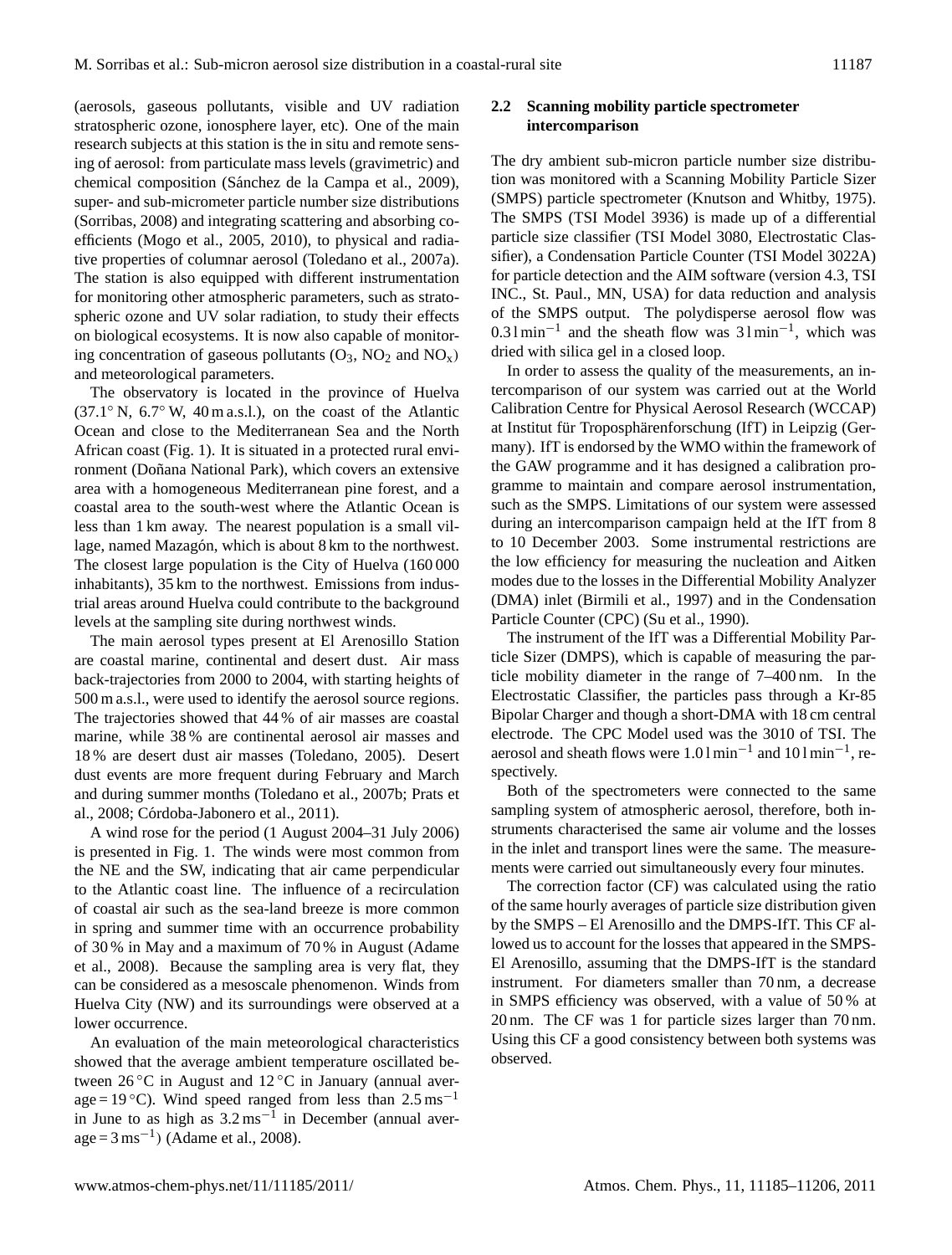

**Fig. 1.** Map of the Iberian Peninsula highlighting the location of El Arenosillo Station. The wind rose from 1 August 2004 to 31 July 2006 and the coastal line are also shown, indicating with an arc on the wind rose the wind directions for non-pure land, pure land and sea breeze patterns.

## **2.3 Dataset**

The surface aerosol measurements were carried out at El Arenosillo Station. The inlet was placed at 3 m above the forest and about 8 m above ground level. The aerosol sampling was conducted according to Sheridan et al. (2001) with a flow rate of 330 l min−<sup>1</sup> and Reynolds Number *Re* = 9100, using a vertical stainless steel tube (48 cm inner diameter and 550 cm length). This outer tube was placed concentrically around the inner tube (1 cm inner diameter and 120 cm length), which transported the sampled aerosol into the laboratory with a broad curve into the flow splitter. In this inner tube, the flow rate was  $13.31 \text{min}^{-1}$  and  $Re = 1820$ . A conductive flexible tube with 0.6 cm inner diameter transported the aerosol flow from the flow splitter to the SMPS instrument. The sampling system efficiency calculated according to Willeke and Baron (1993), ranged from 85 % for 16.5 nm particles to 94 % for 604 nm particles. Sampling losses were corrected for data processing presented in Sect. 3.

The sub-micron particle number size distributions were measured continuously with a time resolution of 10 min from 1 August 2004 to 31 July 2006. During this period there was one longer gap, from 25 July to 11 October 2005, due to some instrument failure. The SMPS was operational for 594 days (81 %) and its maintenance was performed according to the standard procedures. The accuracy of DMA size selection was tested with polystyrene latex spheres (PLS) and the diameters that were obtained were within 2 % of those expected.

All of the spectra were checked and inaccurate measurements were removed. Rain processes have a great effect on particle scavenging and were not considered in this study (about 2 % of the entire dataset). More than 75000 valid size distributions were obtained. The temporal coverage of data (in percentages) during the period of study was about  $(81 \pm 15)$ % of the valid size distributions per month. In this study, particle number size distributions were assumed to have a three modal structure: a nucleation mode  $(14–30)$  nm,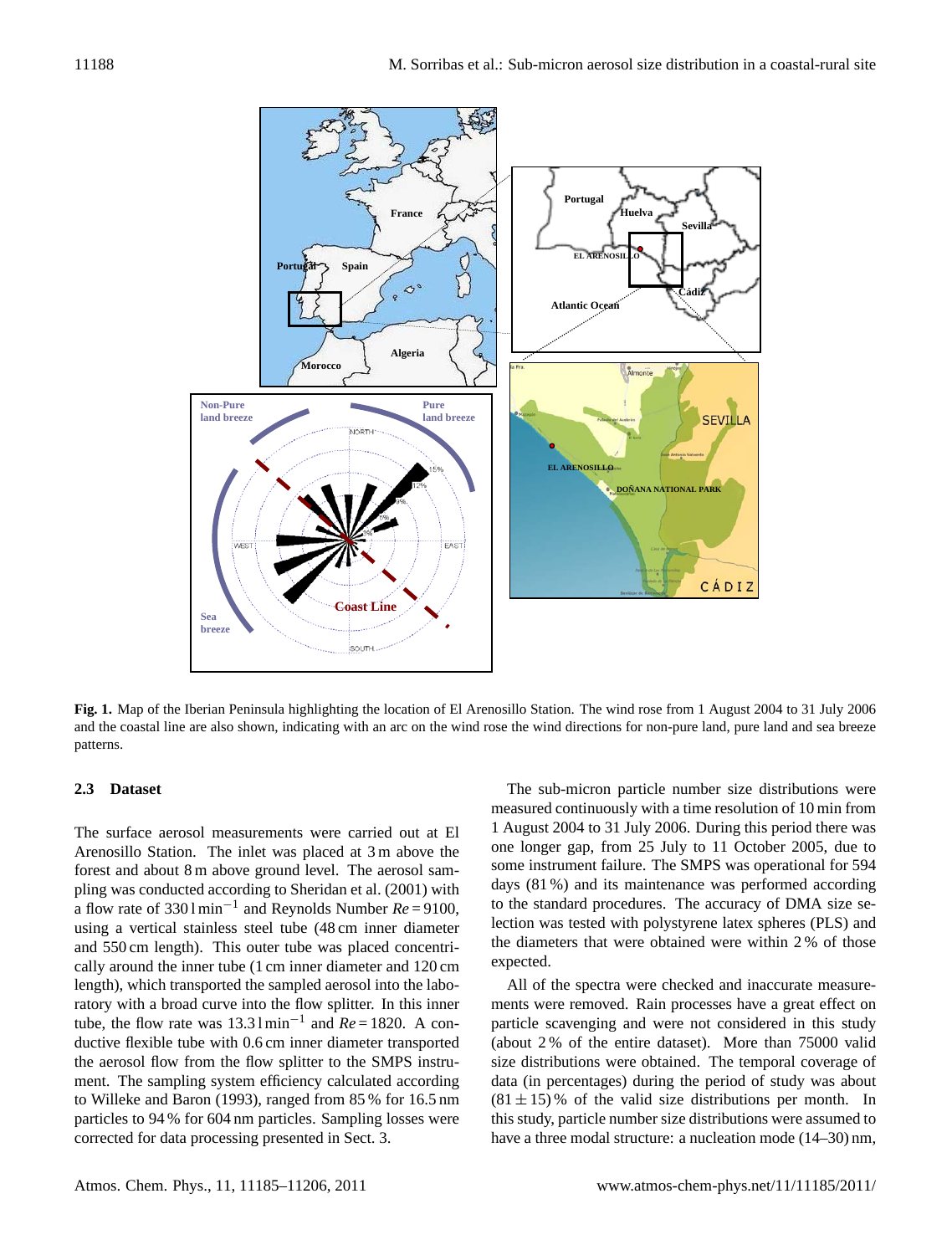|               | Unit                                  | $\tilde{N}$    | $\tilde{n}$ | $\sigma$ | $\mu_{05}$     | $\mu_{16}$ | $\mu_{50}$ | $\mu_{84}$ | $\mu$ 95 |
|---------------|---------------------------------------|----------------|-------------|----------|----------------|------------|------------|------------|----------|
| $N_{\rm T}$   | $\rm cm^{-3}$                         | 8660           | 7046        | 6740     | 2310           | 4050       | 7090       | 12810      | 19960    |
| $N_{\rm NUC}$ | $\rm cm^{-3}$                         | 2830           | 1470        | 4510     | 210            | 495        | 1470       | 4725       | 10520    |
| $N_{\rm AIT}$ | $\rm cm^{-3}$                         | 4110           | 3240        | 3220     | 1000           | 1710       | 3260       | 6280       | 10 100   |
| $N_{\rm ACC}$ | $\rm cm^{-3}$                         | 1720           | 1355        | 1120     | 340            | 635        | 1530       | 2750       | 3730     |
| $S_{\rm T}$   | $\mu$ m <sup>2</sup> cm <sup>-3</sup> | 245            | 200         | 140      | 55             | 105        | 220        | 370        | 486      |
| $S_{\rm NUC}$ | $\mu$ m <sup>2</sup> cm <sup>-3</sup> | 5              | 3           | 7        | $\overline{0}$ | 1          | 3          | 8          | 17       |
| $S_{\rm AIT}$ | $\mu$ m <sup>2</sup> cm <sup>-3</sup> | 50             | 40          | 30       | 10             | 20         | 40         | 10         | 110      |
| $S_{ACC}$     | $\mu$ m <sup>2</sup> cm <sup>-3</sup> | 190            | 150         | 130      | 40             | 70         | 170        | 300        | 410      |
| $V_{\rm T}$   | $\mu$ m <sup>3</sup> cm <sup>-3</sup> | 9              | 7           | 6        | $\overline{c}$ | 3          | 8          | 14         | 19       |
| $V_{\rm NUC}$ | $\mu$ m <sup>3</sup> cm <sup>-3</sup> | $\overline{0}$ | $\Omega$    | $\theta$ | $\overline{0}$ | $\Omega$   | $\Omega$   | $\Omega$   | $\Omega$ |
| $V_{\rm AIT}$ | $\mu$ m <sup>3</sup> cm <sup>-3</sup> | 1              | $\Omega$    | $\theta$ | $\Omega$       | $\Omega$   | $\Omega$   |            |          |
| $V_{ACC}$     | $\mu$ m <sup>3</sup> cm <sup>-3</sup> | 8              | 6           | 6        | 1              | 3          | 7          | 13         | 18       |

**Table 1.** Statistics for total and modal concentrations of several moments of the size distribution for 1-h year data series.  $\tilde{N}$  is the arithmetic mean concentration,  $\tilde{n}$  is the geometric mean concentration,  $\sigma$  is the standard deviation and  $\mu_X$  values are the xth percentiles.

an Aitken mode (30–100) nm and an accumulation mode (100–673) nm. The term "ultrafine size range" was used to define particles with a diameter below 100 nm (nucleation plus Aitken modes). The term "Mode-i" was used to describe each mode  $(i = 1, 2, ...)$  of the size distribution function when it was log-normal fitted. The expressions "singlemodal fit", "bi- modal fit" and "tri- modal fit" were used to describe the lognormal fitting algorithms.

Meteorological parameters (temperature, relative humidity, pressure and wind speed and direction) were obtained 0.5 km southwest of the sampling site.

## **3 Results and discussion**

# **3.1 General characteristics of the particle size distribution**

## **3.1.1 Mode descriptions**

To study the particle number size distribution, statistics for the total aerosol and for each of the modes are presented in Table 1. The arithmetic mean value  $(N)$  for total particle concentration ( $N_T$ ) was (8660 ± 6740) cm<sup>-3</sup> (" $\pm$ " indicates standard deviation ( $\sigma$ ) in this study). The median value ( $\mu_{50}$ ) (with  $\mu_{16} - \mu_{84}$  percentiles) of 7090 (4050–12 810) cm<sup>-3</sup> indicates that the most frequent values were smaller than the mean total concentration. Figure 2 shows how  $N<sub>T</sub>$  was distributed around a mean value of  $8660 \text{ cm}^{-3}$  with the highest frequency at  $(6000-7500)$  cm<sup>-3</sup> and only 1% of total concentration was above 24 000 cm−<sup>3</sup> .

For modal concentrations, the arithmetic mean values  $(N)$ were 2830 cm<sup>-3</sup>, 4110 cm<sup>-3</sup> and 1720 cm<sup>-3</sup> for the nucleation ( $N_{\text{NUC}}$ ), Aitken ( $N_{\text{AIT}}$ ) and accumulation ( $N_{\text{ACC}}$ ) modes, respectively (Table 1). The standard deviation  $(\sigma)$  of



**Fig. 2.** The relative occurrence frequencies of total particle concentrations of 1-h data for the two-year period under study.

 $N_{\text{NUC}}$  presented a variation of 160%, indicating that  $N_{\text{NUC}}$ varied greatly around the mean with some high particle levels which cause a shift of the  $\sigma$  towards higher values than the mean. The  $\sigma$  for  $N_{\text{AIT}}$  and  $N_{\text{ACC}}$  were greater than 75%. The median modal concentrations ( $\mu_{50}$ ) (with  $\mu_{16} - \mu_{84}$ percentiles) were 1470 (495–4725) cm<sup>-3</sup> for  $N_{\text{NUC}}$ , 3260  $(1710-6280)$  cm<sup>-3</sup> for  $N_{\text{AIT}}$  and 1530 (635–2750) cm<sup>-3</sup> for N<sub>ACC</sub>.

The mean total particle surface area  $(S_T)$  and volume  $(V_T)$  concentrations were  $(245 \pm 140)$  µm<sup>2</sup> cm<sup>-3</sup> and  $(9 \pm 6)$  µm<sup>3</sup> cm<sup>-3</sup>, respectively, and the median total concentrations (with  $\mu_{16} - \mu_{84}$  percentiles) were 220 (105– 370)  $\mu$ m<sup>2</sup> cm<sup>-3</sup> and 8 (3-14)  $\mu$ m<sup>3</sup> cm<sup>-3</sup> (Table 1).

To study the relationship between different particle size ranges, the linear correlation coefficients  $(R)$  between hourly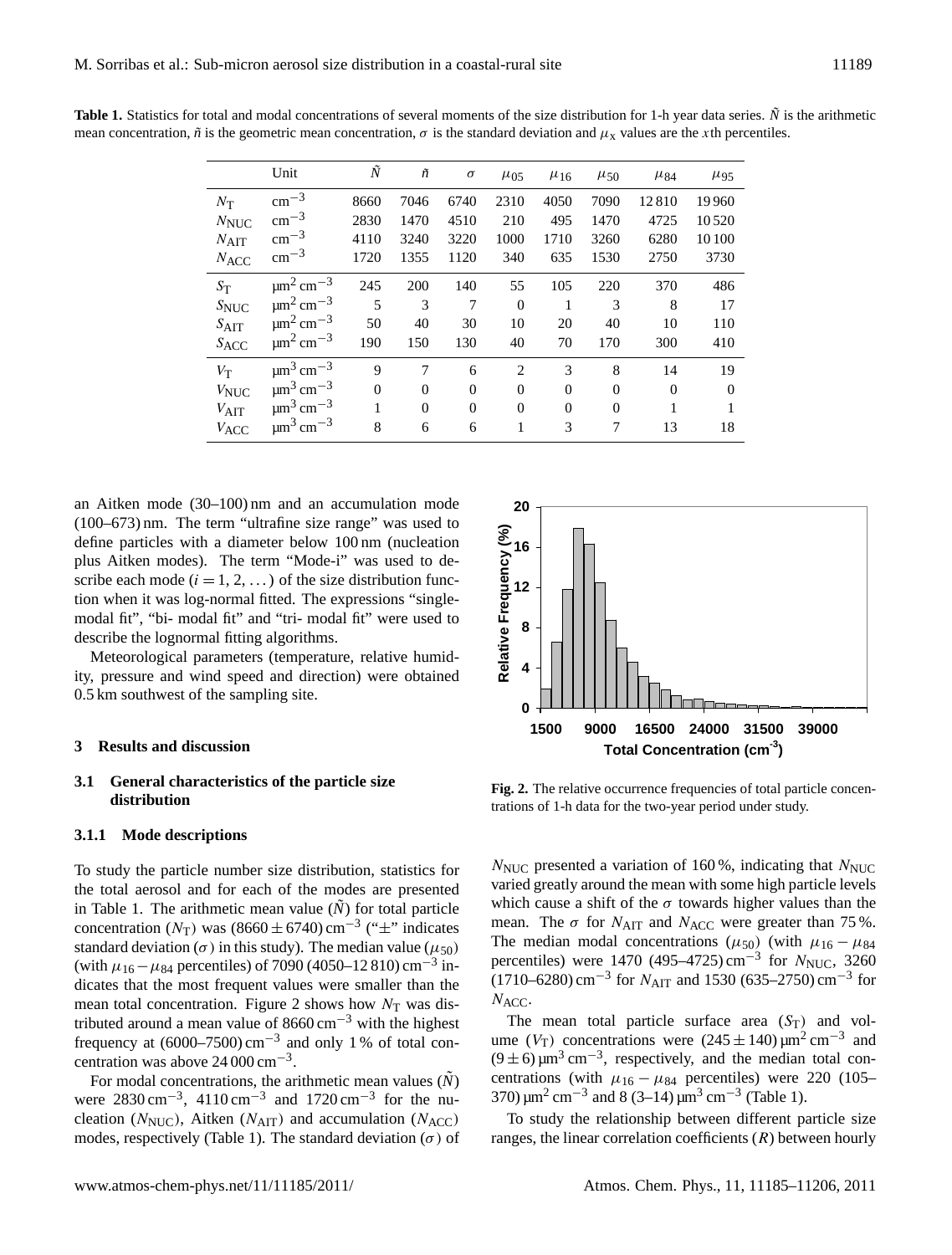mean  $N_{\text{NUC}} \& N_{\text{AIT}}$  ( $R = 0.4$ ), hourly mean  $N_{\text{AIT}} \& N_{\text{ACC}}$  $(R = 0.4)$  and hourly mean  $N_{\text{NUC}} \& N_{\text{ACC}}$   $(R = 0.1)$  were calculated. As expected, concentrations for  $N_{\text{NUC}} \& N_{\text{AIT}}$  and  $N_{\text{AIT}} \& N_{\text{ACC}}$  were statistically (although only weakly) dependent on each other in terms of hourly means by processes such as nucleation, condensation and coagulation.

# **3.1.2 Comparison with total and modal concentrations at other stations**

Comparisons with other size distributions measured at sites of similar latitudes were made based on previous studies. These investigations included observations (Asmi et al., 2011) and comparisons between measurements and results obtained from global aerosol models (Spracklen et al., 2010) of total particle number concentrations, which show diurnal, weekly and seasonal variability at different stations around the world. Using the study of Spracklen et al. (2010) as a reference, measurements made at mid-latitude coastal locations showed mean total particle concentrations between 1000 cm−<sup>3</sup> and 2000 cm−<sup>3</sup> , while greater concentrations of 3000 cm−<sup>3</sup> were observed at Mace Head station (west coast of Ireland). Given that El Arenosillo station is at a midlatitude coastal site, it may be expected that mean particle levels are similar to those concentrations at other coastal areas. However, the influence of continental, desert dust and anthropogenic aerosol sources increases the coastal background particle level at El Arenosillo Station. The mean total concentration was, therefore, closer to the observations of continental boundary sites than to levels of the marine boundary layer.

This assumption is also corroborated by the study of Asmi et al. (2011). The median concentration of  $(N_{\text{AIT}} + N_{\text{ACC}})$ observed at El Arenosillo Station is the second highest value measured in Central Europe, behind Ispra Station with 7188 cm−<sup>3</sup> and ahead of Cabauw and K-Puszta Stations with 5126 cm<sup>-3</sup> and 4648 cm<sup>-3</sup>, respectively. N<sub>NUC</sub> at El Arenosillo Station is greater than  $N_{\text{NUC}}$  at Ispra (Rodríguez et al., 2005) and Melpitz Stations (Birmili et al., 2003). Therefore, the total and modal particle concentration at El Arenosillo was closer to the levels found in rural areas located in Central Europe, than to those found in the coastal rural sites of the mid-latitudes.

The technique for fitting the annual median size distribution applied by Asmi et al. (2011) has been used in our work to compare the fit function over the two-year period at El Arenosillo with those fitting parameters as obtained at other European sites. This technique applies lognormal fitting algorithms, single- and bi-modal fits for particle sizes greater than 20 nm, since the size range of (30–100) nm is of particular interest as these are the particles that act as CCN. The size distributions of these size range show (slightly skewed) lognormal distributions. The modal parameters for both fits are shown in Table 2. The single-mode fit had a geometric mean diameter  $(D_g)$ , a number concentration  $(N)$  and a geomet-

ric standard deviation ( $\sigma$ <sub>g</sub>) of 60 nm, 5390 cm<sup>-3</sup> and 2.31, respectively. These modal parameters are more similar than to those obtained at other European Stations like Waldhof (Germany), Ispra (Italy) and Cabauw (the Netherlands). The bi-modal fit for El Arenosillo presents two modes strongly overlapping similar to the annual median size distribution function for Ispra and Cabauw. The goodness of fit function value was characterised by the correlation coefficient  $(R^2)$ , resulting that both fitting procedures show very high R. The annual median size distribution can, therefore, be fitted by using a single-mode fit which is corroborated by the annual median size distribution function of the most of the stations in Asmi et al. (2011). Thus, even though the real size distributions might be more complex (i.e., can be separated into more modes), the representation of a single-mode that quantifies the important particle range at different station is also useful. Using this methodology, models could be tested by reproducing the size distributions for different stations.

# **3.2 Monthly, seasonal and annual total and modal concentrations**

Figure 3 shows the monthly means of the total and modal particle number concentrations, which were calculated using daily averages. The standard deviation is also indicated (grey vertical lines), showing the wide range of values of the daily mean concentrations.

A seasonal behaviour of the total particle concentration was not observed at El Arenosillo (Fig. 3a), showing a different feature amongst other European rural sites which showed maxima during summer (Birmili et al., 2001; Tunved et al., 2003) or during autumn-winter (Rodríguez et al., 2005). By contrast, other compounds at El Arenosillo Station, such as the tropospheric ozone, exhibit an increase in concentration from winter (56  $\mu$ g m<sup>-3</sup> in January) to summer (85  $\mu$ g m<sup>-3</sup> in July) (Adame et al., 2010a). The absence of seasonal variation of the total particle concentration was produced by a clear inverse variation between  $N_{\text{NUC}}$  and  $N_{\text{ACC}}$  (Figs. 3b) and 3d). Thus, Period A (January–April 2005) evinced an increase/decrease of  $N_{\text{NUC}}/N_{\text{ACC}}$  and Period B (April–June 2005) showed the opposite behaviour.

Figure 4 shows how the monthly means of  $N_{\text{NUC}}$  vary with the monthly means of  $N_{\text{ACC}}$  (red line) and  $N_{\text{AIT}}$  (black line) over a two-year period. The correlation  $N_{\text{ACC}} \& N_{\text{NUC}}$  allows us to conclude that every decrease/increase in the accumulation mode of about  $0.4 \text{ cm}^{-3}$  (slope value given directly on the graph) relates to an increase/decrease in the nucleation mode of  $1 \text{ cm}^{-3}$ . If the correlation coefficients (R) of the monthly means of  $N_{\text{ACC}} \& N_{\text{NUC}}$  and  $N_{\text{AIT}} \& N_{\text{NUC}}$  (with values 0.7 and 0.5, respectively) are compared to those calculated from the hourly means (Sect. 3.1), an influence of the different time scales on the correlations is found as  $R$  was higher when long-term scales were used. Thus, hourly means were statistically independent, but monthly means were related.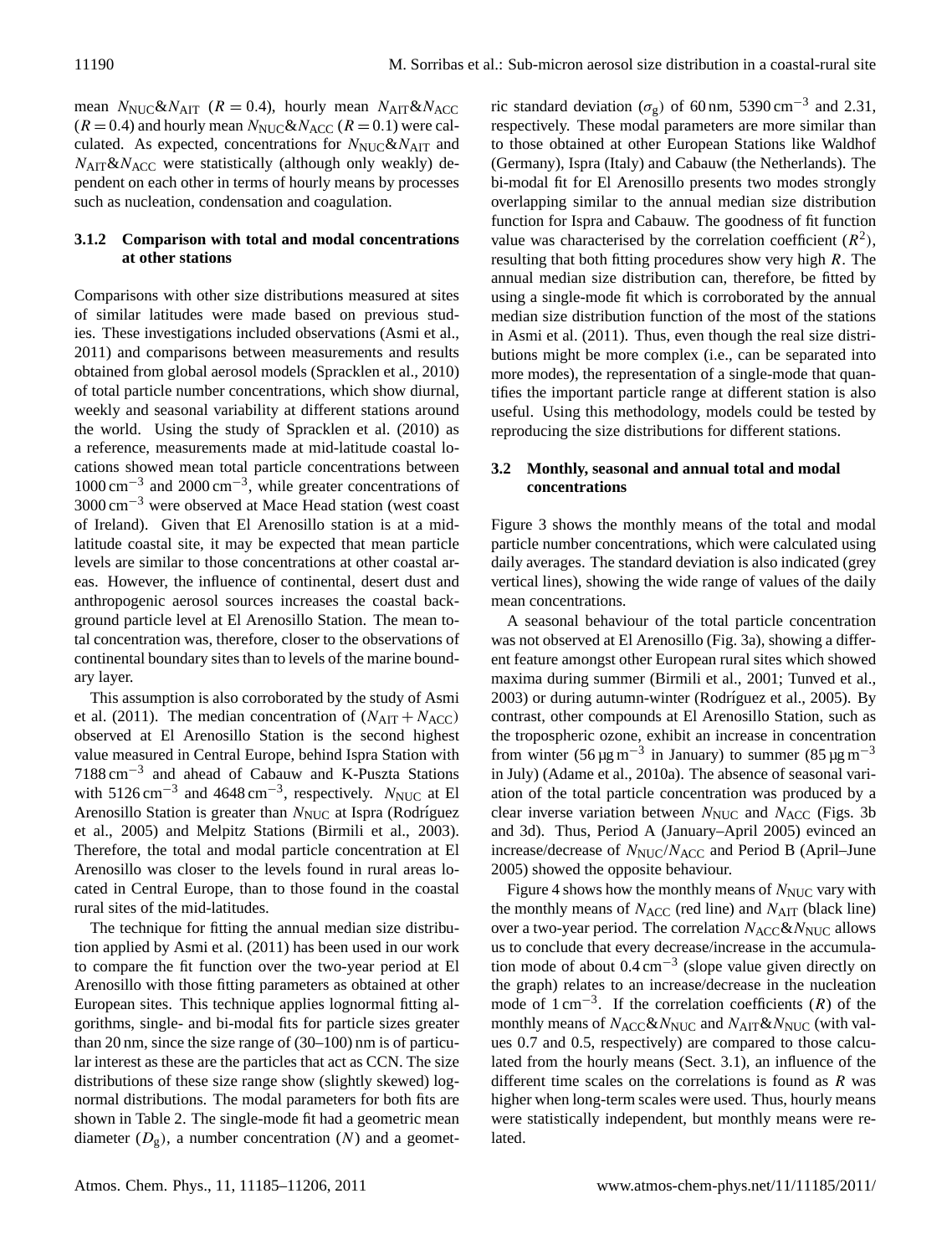**Table 2.** Modal fit parameters for median size distribution of the two-year period at El Arenosillo considered single- and bi-modal fits for particle sizes greater than 20 nm.  $D_{g,i}$ ,  $N_i$  and  $\sigma_I$  represent the geometric diameter, median number concentration and geometric standard deviation, respectively. The goodness of fit function value was characterised by the correlation coefficient  $(R^2)$ .

|     | Single-modal fit |                   | Bi-modal fit |                                                                                                                                                   |      |    |      |      |      |  |
|-----|------------------|-------------------|--------------|---------------------------------------------------------------------------------------------------------------------------------------------------|------|----|------|------|------|--|
|     |                  |                   |              | $D_g$ nm $N \text{ cm}^{-3}$ $\sigma_g$ $R^2   D_{g,1}$ nm $N_1 \text{ cm}^{-3}$ $\sigma_{g,1}$ $D_{g,2}$ nm $N_2 \text{ cm}^{-3}$ $\sigma_{g,2}$ |      |    |      |      |      |  |
| -60 | 5910             | $2.31 \quad 0.99$ |              | 3820                                                                                                                                              | 2.50 | 85 | 1950 | 1.85 | 1.00 |  |



**Fig. 3.** Annual cycle with monthly mean levels for (a)  $N_T$ , (b)  $N_{\text{NUC}}$ , (c)  $N_{\text{AIT}}$  and (d)  $N_{\text{ACC}}$ . The standard deviation (grey vertical lines) is also shown, as well as two periods are selected (red lines) to better understanding of the monthly trend: Period A (January–April) 2005 and Period B (April–July) 2005. Blue lines indicate the break of the annual cycle due to the longest data gap.

The high monthly mean values of  $N_{\rm NUC}$ , shown in Fig. 4, can be related to the number of days per month when new particle formation events occurred. This process could be promoted by a reduction of  $N_{\text{ACC}}$  due to fewer desert dust and continental air masses arriving at El Arenosillo. The low values of  $N<sub>ACC</sub>$  were related to small surface area concentrations which could favour the homogeneous nucleation processes (increasing  $N_{\text{NUC}}$ ) of pre-existing precursor gases. The high monthly means of  $N_{\text{ACC}}$  shown in Fig. 4 could be due to the presence of large particles from desert dust and continental air mass and from an increase in atmospheric stagnation. This resulted in aerosol aging and, therefore, in an increase of  $N_{\text{ACC}}$ . Both processes are present over the Iberian Peninsula during spring-summer (Toledano et al., 2007b; Querol et al., 2008). The high values of  $N_{\text{ACC}}$ were associated with large surface area concentrations which favoured the condensation of gases onto pre-existing particles and suppressed the new particle formation (decreasing  $N_{\text{NUC}}$ ). Previous studies have also shown a reduction of  $N_{\text{NUC}}$  within dusty regions of up to 20 % through this mechanism (Manktelow et al., 2010). Thus, the importance of the particle formation events in determining the existence and the absence of the seasonal particle concentration cycle is evident. This assumption has also been used in models to simulate the particle concentration (Spracklen et al., 2010).

The differences in the monthly mean concentrations, observed during similar time periods during the two-years of study, are striking. A comparison of particle levels in April 2005 and April 2006 shows that  $N_{\text{NUC}}$  and  $N_{\text{AIT}}$  were lower by a factor of 1.5 and higher by a factor of 1.6 during the latter time periods. These differences are related to the desert dust episodes, as shown below. Toledano et al. (2007b) did not report April as a month influenced by desert dust episodes, on the basis of photometric measurements. In the present study, a mean aerosol optical depth (AOD – 440 nm) of 0.15 and a mean Angström exponent  $(\alpha)$  of 1.09 were observed, (AERONET Level 2.0) in April 2005, and in April 2006, these mean values were 0.25 and 0.76, respectively (AERONET Level 1.5 – no data in Level 2.0 were recorded). Taking into account these mean values and those obtained by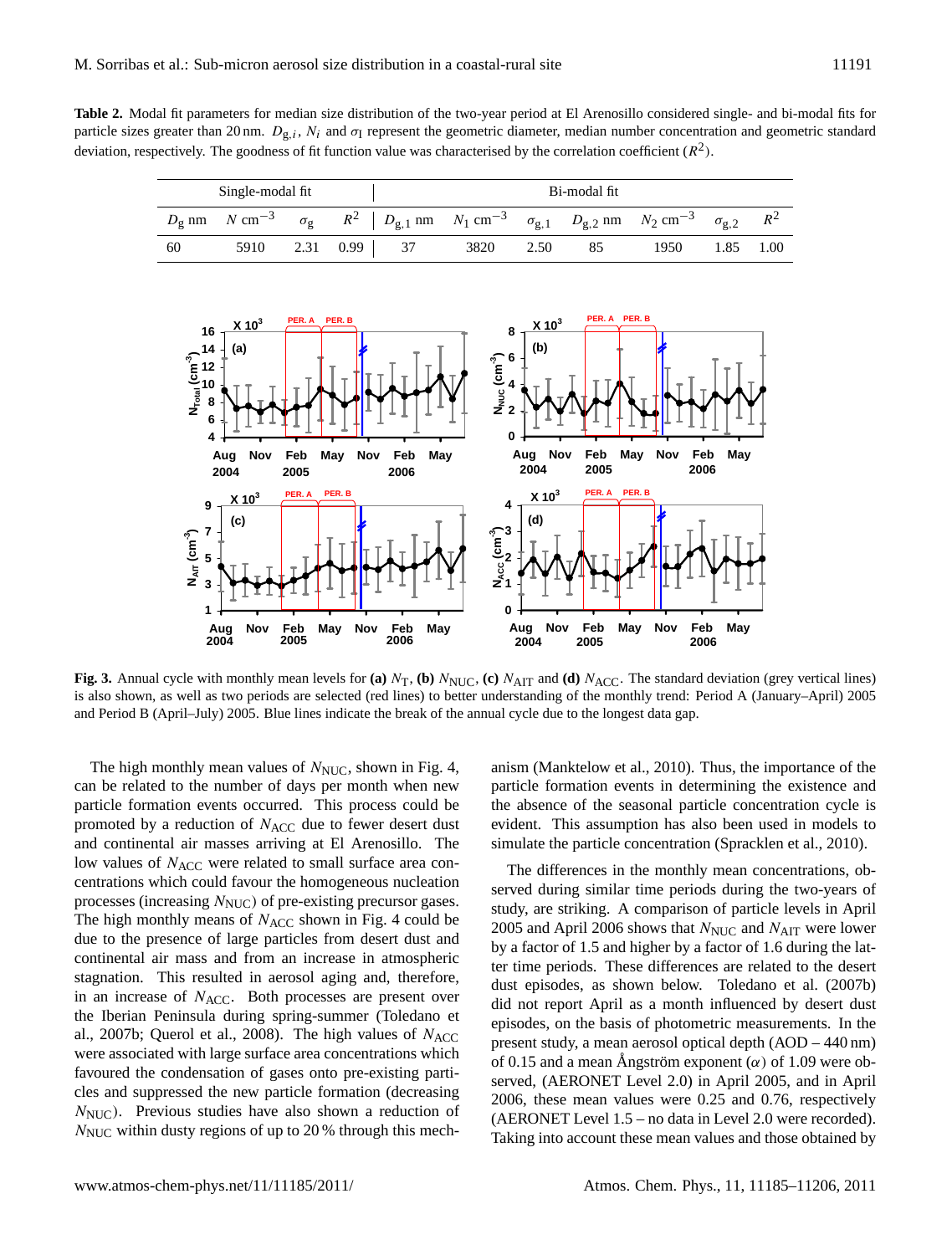

**Fig. 4.** The linear fits between the monthly mean  $N_{\text{AIT}}$  and  $N_{\text{NUC}}$ (black line) and between the monthly mean  $N_{\text{ACC}}$  and  $N_{\text{NUC}}$  (red line). The coefficient of correlation and the standard deviation of the slope and the intercept are also shown for both linear fits.

the inventory of African desert dust events over El Arenosillo (Toledano et al., 2007b), the number of observations of desert dust aerosols is higher in April 2006 than in April 2005. In addition, this will be corroborated by the back-trajectory analysis at 500 m presented in Sect. 3.7.

### **3.3 Diurnal patterns of the modal concentrations**

Figure 5 shows the daily mean cycles per season for the total and modal concentrations which were calculated from the daily mean cycles per month. The aerosol size distributions were dominated by the nucleation and Aitken modes during spring-summer times with the maximum hourly mean for the diurnal cycle of  $N_{\text{NUC}}/N_{\text{AIT}}$  at 6750/5590 cm<sup>-3</sup> and  $7290/6670 \text{ cm}^{-3}$ , respectively. During autumn and winter, the diurnal cycle of the aerosol size distributions was dominated primarily by the nucleation mode with the maximum hourly mean of about 5000 cm<sup>-3</sup>. The maximum  $N_{\text{NUC}}$  was reached at 11:00 GMT and 10:00 GMT during spring and summer times, respectively, and for  $N_{\text{AIT}}$  at 11:00 GMT for both time periods. By contrast, during the colder autumn and winter the maxima for  $N_{\text{NUC}}$  were reached at 14:00 GMT and 13:00 GMT, respectively, and for  $N_{\text{AIT}}$  during the night. On the other hand, the diurnal cycle of  $N_{ACC}$  was not observed because the accumulation mode is composed mainly by long-lived particles (Rodríguez et al., 2005; Shen et al., 2011).

There was an increase in concentration for all particle modes during afternoons of summer months (Fig. 5). We propose that the VOC concentrations were greater at night than during the day, in spite of lower emissions, due to the shallower and more stable nocturnal boundary layer (Ieda et



**Fig. 5.** Daily mean cycles of the total and nucleation, Aitken and accumulation mode concentrations per season, July–September (summer), October–December (autumn), January–March (winter) and April–June (spring).

al., 2006). This may induce particle growth by coagulation of small particles and by condensation of volatile organic components on pre-existing particles (Kulmala et al., 2001; Rodríguez et al., 2005), and subsequent increases in  $N_{\text{NUC}}$ and  $N_{\text{AIT}}$  in the late afternoon.

The minimum hourly mean levels for  $N<sub>T</sub>$  during the cold months were 15 % lower than during the warm months. This difference may be due to the meteorological scenarios that cause atmospheric stagnation during the warm months, characterised by the lack of renewal of the air masses. During these episodes, the particle transport to rural areas takes place through a regional atmospheric circulation (e.g. a breeze phenomenon), thereby increasing the particle and gas concentrations in rural areas (Gangoiti et al., 2002; Querol et al., 2008; Adame et al., 2010b).

# **3.4 Day's segregation by means of regional and synoptic-scale patterns**

If there is no strong synoptic forcing, the coastal areas are influenced by mesoscale processes due to the diurnal heating and cooling differences between the land and sea. In a region like El Arenosillo, in which a wide area has an altitude close to sea level, the mesoscale flow determines the regional atmospheric conditions which affect the recirculation of aerosol particles emitted by local and long-range transport sources. With the aim to present the main properties of the particle size distribution, each day was initially classified on the basis of the sea-land breeze phenomenon (Adame et al., 2010a). The 594 days of the data set were separated into 104 days (18 %) under the influence of a recirculation of coastal air and into 490 days (82 %) with synoptic-scale patterns. The classification scheme is shown in Fig. 6. The percentages in brackets refer to the 594 days of the data set.

The long-term monitoring carried out during the 490 days with no influence of the sea-land breeze pattern (Fig. 6)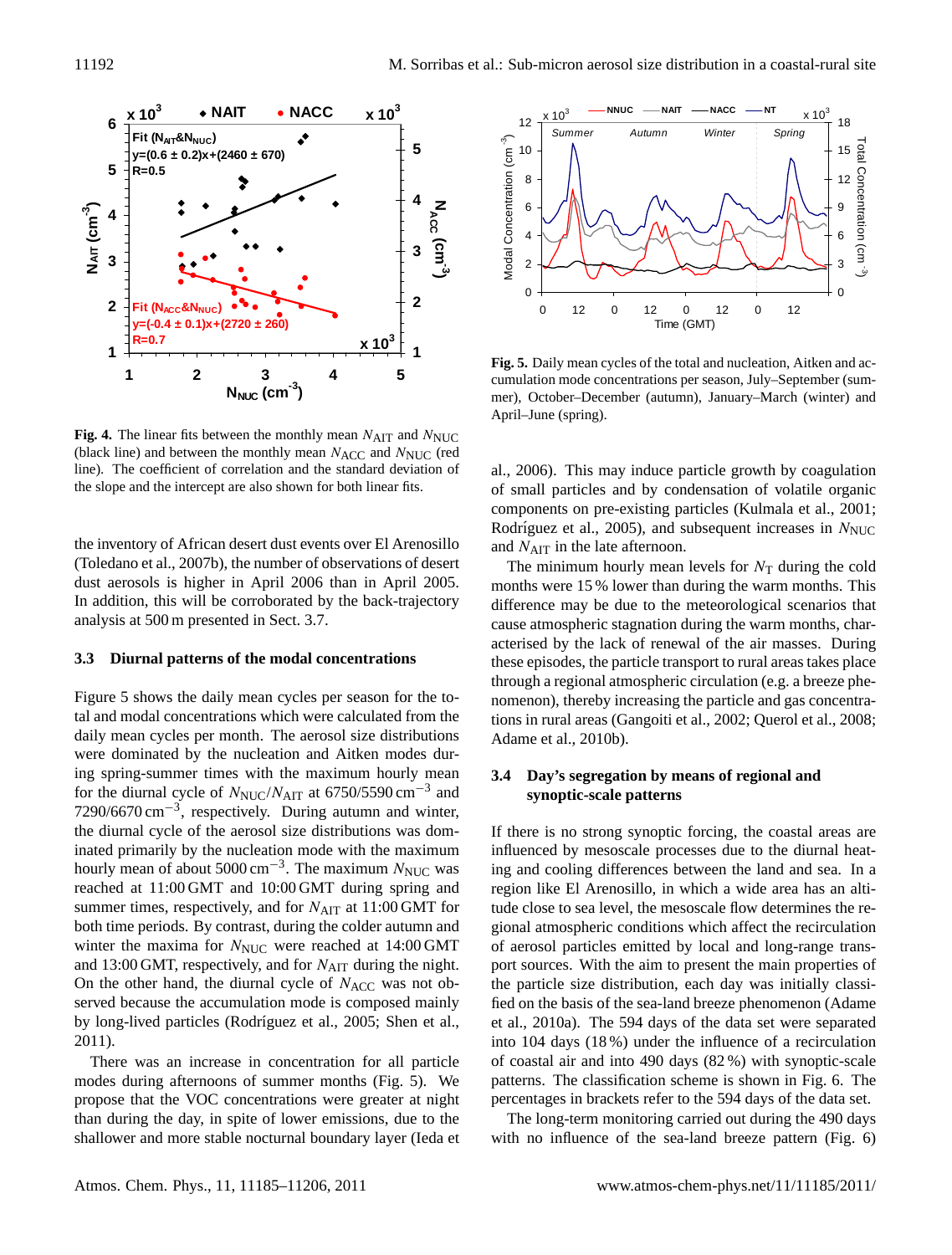

**Fig. 6.** Representative days' segregation by means of sea-land breezes (pure and non-pure) days and nucleation events  $(N_1$  and  $N_2)$ . Tables containing the modal parameters of the median size distribution function for each classification are also indicated.

allows the investigation of the particle size distribution in terms of air mass type (Birmili et al., 2001; Tunved et al., 2003; Shen et al., 2011). An analysis of the flow patterns and the influence of these synoptic-scale patterns on the particle size distribution will be presented in Sect. 3.5.

Adame et al. (2010a) identified the existence of two sealand breeze patterns, called "pure-breeze" and "non-pure breeze", at El Arenosillo. In our dataset, the 104 days under the influence of the sea-land breeze can be segregated into 49 days (8 %) of the pure breeze type and into 55 days (9 %) of the non-pure breeze type. The diurnal variation of the particle size distribution and of the wind direction allowed for the identification of two types of high particle number concentration events: the first related to the sea-land breeze days and the accumulation of the particle in the wind flow, and the second related to the new particle formation by nucleation processes. The nucleation events are shown in Fig. 6 as Events  $N_1$  and  $N_2$ . If the days with Events  $N_1$  and  $N_2$  are removed from the classification of non-breeze and breeze days, 46 days (8 %) were representative of the pure breeze pattern (PB days), 36 days (6 %) of non-pure breeze pattern (N-PB days) and 422 days (71 %) of no breeze pattern (NB days). The properties of the size distribution for NB, PB and N-PB days will be discussed in Sect. 3.6, and the main characteristics of Events  $N_1$  and  $N_2$  will be presented in Sect. 3.7.

Figure 7 illustrates the monthly relative frequencies of days under non-pure and pure breeze and synoptic-scale flows together with the number of such days per month during the studied period. This classification has been performed, by applying the days' segregation described above and allows us to evaluate the impact of the regional circulation processes, the long-range transport air masses and the nucleation events over the monthly mean size distributions.



**Fig. 7.** Frequency of monthly occurrence as percentages of nonpure breeze and pure breeze and non-breeze days (left axis), and the number of days per month (right axis), during the two-year period under study.

## **3.5 Size distribution in relation to air masses**

In this section, the variation in the particle size distributions is analysed based on their different air mass histories. To represent the atmospheric flows arriving at different heights over a sampling site, the back-trajectories have been widely used in previous investigations (Venzac et al., 2009; Córdoba-Jabonero et al., 2011; Lozano et al., 2011). The back-trajectories used in our study were calculated using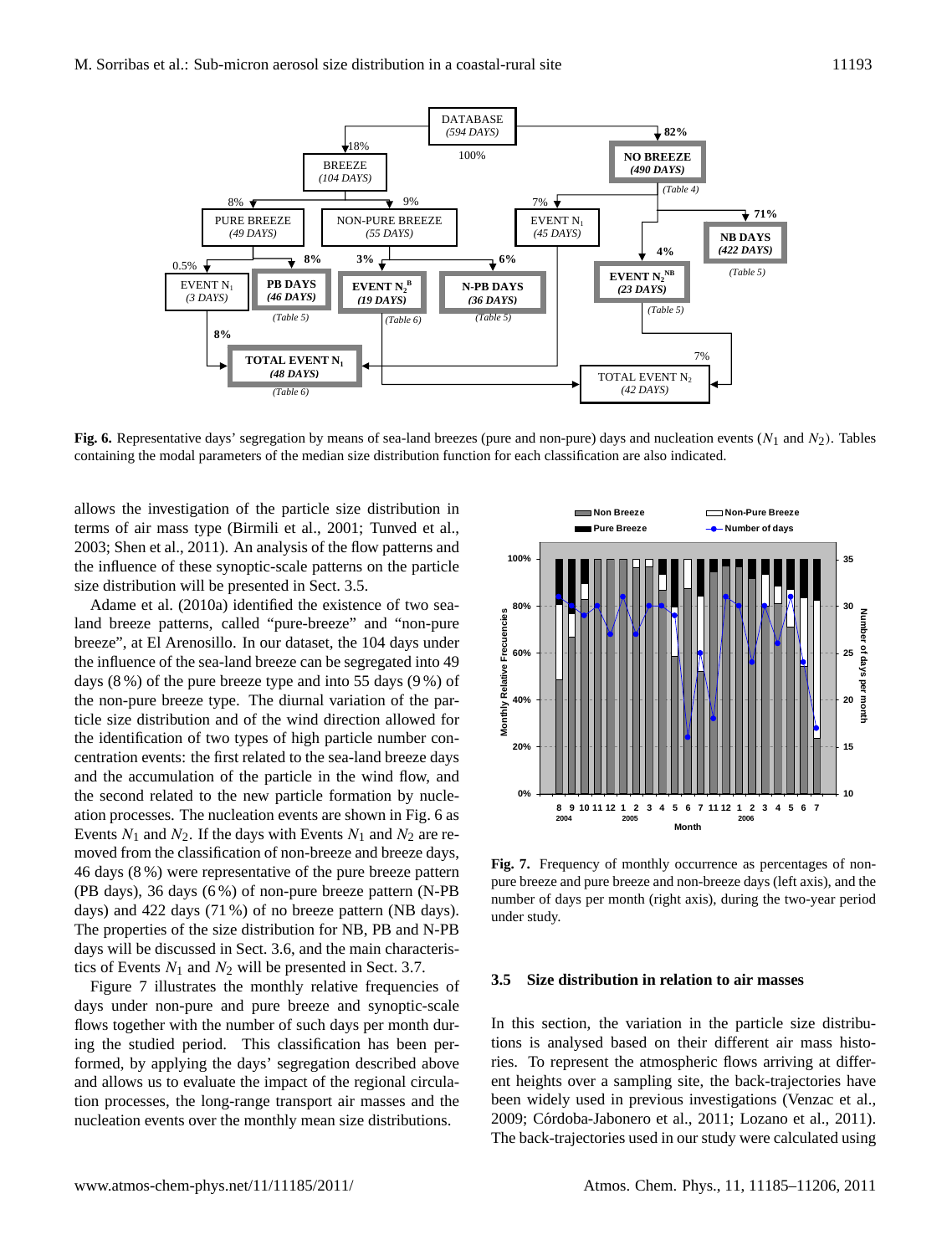the HYSPLIT (Hybrid Single Particle Lagrangian Integrated Trajectory) model (Draxler and Hess, 1998). 3-D-backtrajectories were evaluated using the vertical wind method and the 120-h duration was selected to appropriately account for synoptic-scale processes (Kivekäs et al., 2009; Hondula et al., 2009).

The influence of the air mass origin on column-integrated optical properties of aerosol over El Arenosillo from 2000 to 2004 was investigated by Toledano et al. (2009). In that study, the mean back-trajectories at 500, 1500 and 3000 m (hereinafter referred to as centroids) were evaluated by cluster analysis, using a non-hierarchical method based on the Euclidean distance between the trajectories in two dimensions (latitude and longitude). To select the optimal number of clusters, the variation of the total root-mean-square deviation (rmsd) versus the number of clusters was evaluated. Given that the selected threshold is arbitrary, a 7 % change in the rmsd determined the optimal number of clusters. In our work, the same methodology for back-trajectory classification will be used.

## **3.5.1 Main characteristics of the atmospheric flows**

With the aim to represent the long-range aerosol transport in the lower atmosphere appropriately and to determine a representative height of the air mass back-trajectory endpoints, a set of 4-day back-trajectories at 100, 500 and 900 m were calculated over El Arenosillo Station. Taking into account the seasonality of air mass types, the back-trajectories were calculated for a representative month of each season (January, April, July and October) from August 2004 to July 2006, at 00:00, 06:00, 12:00 and 18:00 GMT. Thus, each set of backtrajectories at 100, 500 and 900 m was represented by seven clusters. Each height of the back-trajectory endpoints had a similar set of mean atmospheric flows during the previous 120-h over El Arenosillo. The similarities found among the aerosol sources of the three atmospheric levels allow us to conclude that the aerosol properties among the different levels are homogeneous. Following this conclusion and the detailed study of the air masses at 500 m over El Arenosillo discussed by Toledano et al. (2009), which shows similar atmospheric flows to those of our analysis, the heights of the 500 m endpoints were assumed to be the most representative for in-situ measurements.

Once the representative height levels are selected, 4-day air mass back-trajectories at 500 m (at 00:00, 06:00, 12:00 and 18:00 GMT) were computed daily during the 490 days without regional circulation. They were classified using the seven clusters evaluated by Toledano et al. (2009) at this altitude, which are shown in Fig. 8. The difference between the clusters observed in Fig. 8 and those clusters evaluated during our analysis of the most representative height for in-situ measurements (see previous paragraph) was only the temporal coverage used to calculate the back-trajectories. The temporal coverage was higher for the mean back-trajectories

presented in Fig. 8 and then, the corresponding seven clusters were selected to classify the back-trajectories.

**Fig. 8.** Centroids of the cluster classification at 500 m identified according to the back-trajectory analysis using the HYSPLIT model

(Toledano et al., 2009).

The monthly frequency of the classification results is presented in Table 3. The main atmospheric transport regime was of oceanic origin which is represented by clusters 2, 3, 5 and 6, which together had an occurrence frequency of 42 %. The maritime westerly flow pathway from the Atlantic Ocean was characterised by clusters 2 and 5, which are distinguished from each other only in terms of the transportation speed of the air masses. The cluster is longer when the wind speed is greater: therefore, cluster 5 was associated with the faster-moving maritime trajectories from western Atlantic. Aerosol of marine, north-westerly origin from the Atlantic and Arctic Oceans were found in cluster 6 and cluster 3, respectively. Finally, cluster 1 included the regional and North African air masses with 20 % of the data, while continental flow pathways from the Iberian Peninsula and those from central and northern Europe, were represented by cluster 7 (14 % of the cases) and cluster 4 (24 % of the cases), respectively.

A high variability can be observed in seasonal patterns shown in Table 3. The transport of desert dust aerosol from North Africa (cluster 1) was most frequent during spring and summer months. While marine air masses from the western sector (clusters 2 and 5) were most common during summer months, flows from the north-westerly sector (clusters 3 and 6) occurred during the winter months. The continental air masses arriving at El Arenosillo from central and northern Europe were less frequent during summer-autumn months and those for the Iberian Peninsula during spring and summer months.

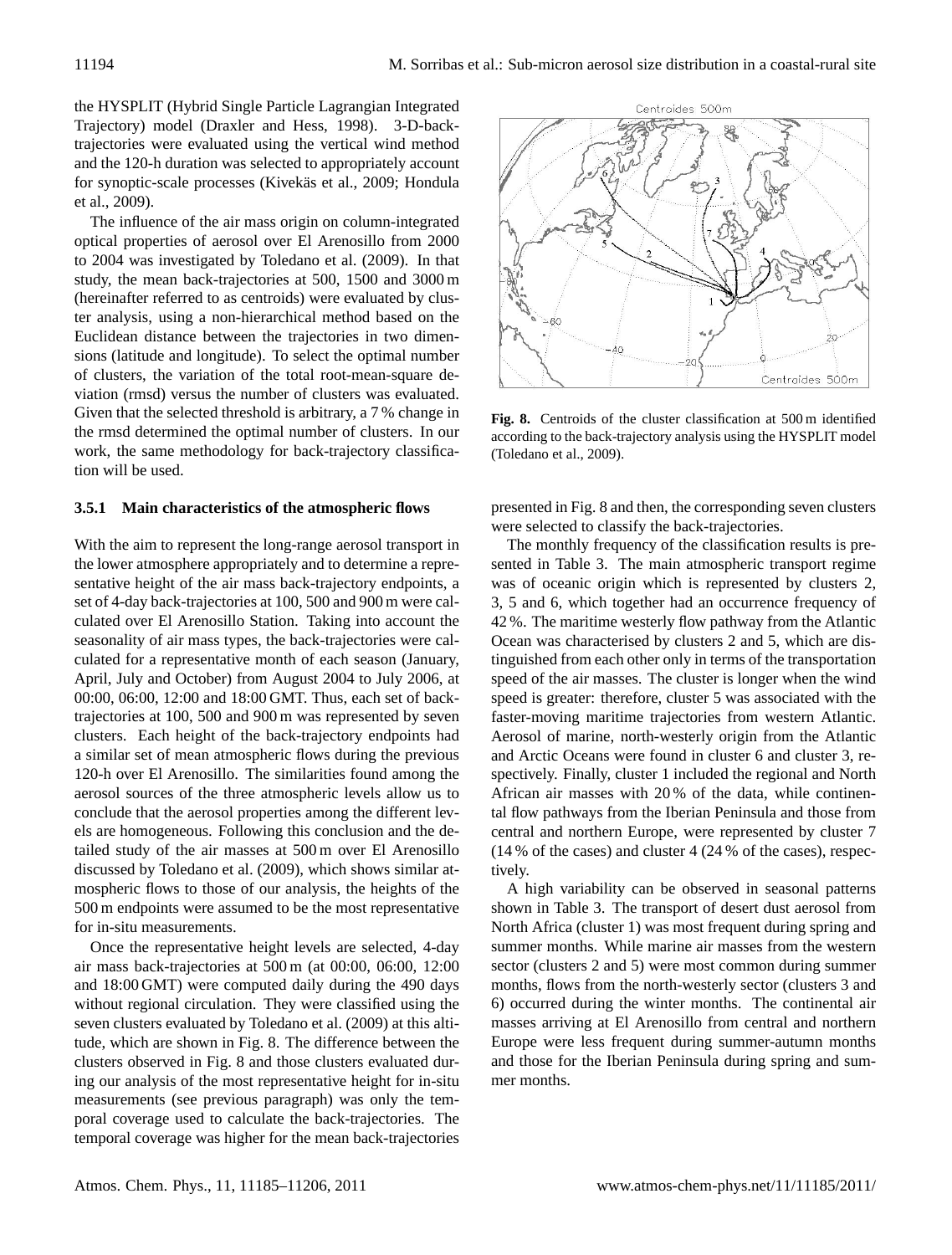|                  | Desert Dust    |                | Western marine |                      | North western marine | Continental      |                |  |
|------------------|----------------|----------------|----------------|----------------------|----------------------|------------------|----------------|--|
| 2004             | Cluster 1      | Cluster 2      | Cluster 5      | Cluster <sub>6</sub> | Cluster 3            | Cluster 4        | Cluster 7      |  |
| August           | 15             | 40             | 20             | 3                    | $\mathbf{0}$         | 20               | $\overline{c}$ |  |
| September        | 35             | 20             | $\overline{3}$ | 1                    | $\overline{0}$       | 13               | 28             |  |
| October          | 17             | 26             | 10             | 3                    | 19                   | 18               | $\tau$         |  |
| November         | 26             | 3              | 2              | 5                    | 6                    | 33               | 25             |  |
| December         | 12             | 8              | 10             | 17                   | 10                   | 33               | 10             |  |
| 2005             |                |                |                |                      |                      |                  |                |  |
| January          | 19             | 11             | 8              | $\overline{4}$       | 8                    | 31               | 19             |  |
| February         | $\overline{4}$ | 6              | $\mathbf{0}$   | $\overline{4}$       | 16                   | 37               | 33             |  |
| March            | 24             | 9              | 20             | 5                    | 6                    | 33               | 3              |  |
| April            | 5              | 28             | 15             | 10                   | 15                   | 20               | 7              |  |
| May              | 18             | 25             | 13             | $\overline{0}$       | 11                   | 25               | 8              |  |
| June             | 12             | 18             | $\Omega$       | $\theta$             | $\overline{2}$       | 38               | 30             |  |
| July             | $\tau$         | 32             | 24             | $\overline{0}$       | 7                    | 22               | 8              |  |
| November         | 23             | $\mathbf{1}$   | $8\,$          | $\overline{7}$       | 18                   | 11               | 32             |  |
| December         | 18             | 18             | $\overline{7}$ | 16                   | $\overline{2}$       | 10               | 29             |  |
| 2006             |                |                |                |                      |                      |                  |                |  |
| January          | 21             | $\overline{0}$ | $\overline{4}$ | 23                   | 14                   | 22               | 16             |  |
| February         | 22             | $\overline{7}$ | $\overline{2}$ | 17                   | 22                   | 28               | $\overline{c}$ |  |
| March            | 16             | 14             | 29             | 10                   | 27                   | $\boldsymbol{0}$ | $\overline{4}$ |  |
| April            | 44             | 18             | 12             | 9                    | 3                    | 13               | $\mathbf{1}$   |  |
| May              | 31             | $\mathbf{1}$   | 10             | 17                   | $\mathbf{1}$         | 35               | 5              |  |
| June             | 31             | $\theta$       | $\Omega$       | $\overline{0}$       | 15                   | 44               | 10             |  |
| July             | 43             | 13             | 22             | $\theta$             | 13                   | 9                | $\overline{0}$ |  |
| Mean Annual      |                |                |                |                      |                      |                  |                |  |
| Period 2004      | 21             | 17             | 8              | $\tau$               | 8                    | 25               | 15             |  |
| Period 2005      | 15             | 16             | 10             | 5                    | 9                    | 26               | 19             |  |
| Period 2006      | 28             | 7              | 11             | 13                   | 14                   | 21               | 6              |  |
| Period 2004-2006 | 20             | 14             | 10             | 8                    | 10                   | 24               | 14             |  |

Table 3. Monthly relative frequencies in percentages of air masses at 500 m according to the clustering algorithm during the 498 days under synoptic-scale pattern. Centroids of the cluster classification at 500 m are identified in Fig. 9.

# **3.5.2 Median size distribution in terms of the atmospheric flows**

To evaluate the median particle number size distribution per cluster the following methodology was used. As being representative for each day, four size distributions were calculated by finding the median of the hourly size distributions, which are within a 6-h interval centred on the arrival time of the air masses at El Arenosillo. For example, the median size distribution for the air mass arriving at 06:00 GMT was calculated using the measured size distributions from 03:00 GMT to 08:00 GMT, which was then included in the group that contains the data of the cluster assigned to 06:00 GMT. The same data process was applied to the 12:00 GMT, 18:00 GMT and 00:00 GMT time slots. Finally, the median data value in each cluster group was evaluated. Figure 9a–g shows the median size distribution averaged over all days for each of the seven clusters and the 16th and 84th percentiles.

The resulting median size distribution has been log-normal fitted for particles sizes greater than 20 nm following the fitting procedure by Asmi et al. (2011), and the modal parameters are summarized in Table 4. For clarity, the fitted size distributions are shown in Fig. 10a. The volume-size distribution for each cluster is also presented in Fig. 10b.

Significant differences are found between marine, continental and desert dust air masses. Desert-dust (cluster 1) and the continental air masses (cluster 4 and 7) were characterised by similar median particle number size distributions (Figs. 9 and 10a). Mean total aerosol number concentration was (7610–7360) cm<sup>-3</sup>, being dominated by Mode-2. The median diameters for Modes-1 and -2 were (22– 23) nm and (80–84) nm, respectively. Less variability in nucleation and Aitken size ranges for continental and desert dust air masses than for marine air masses (16th and 84th percentiles in Fig. 9) was evident. Mean total surface-area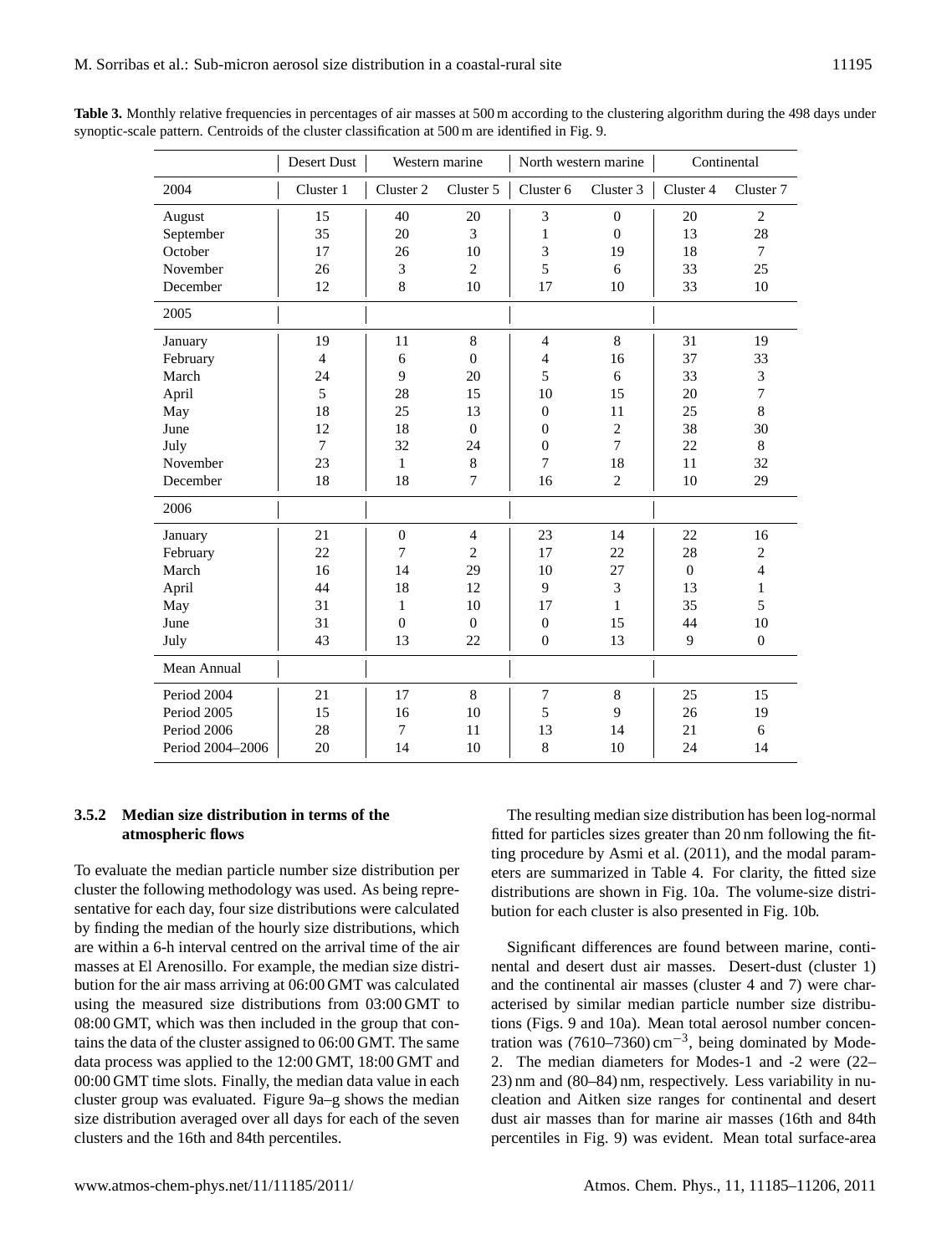Table 4. Median number size distribution log-normal parameters of each cluster. The  $D_{g,i}$ ,  $N_i$  and  $\sigma_I$  represent the geometric diameter, median number concentration and geometric standard deviation, respectively. The correlation coefficient  $(R)$  between observed and fitted size distributions is also shown. \* The median and mean total number concentrations ( $N_{\text{T,median}}$  and  $N_{\text{T,mean}}$ ) are calculated from the measured values instead of the fitted ones.

|                               |                     | Mode-1                 |                |                 | Mode-2                 |                |       | Median                                 | Mean                                  |  |  |
|-------------------------------|---------------------|------------------------|----------------|-----------------|------------------------|----------------|-------|----------------------------------------|---------------------------------------|--|--|
|                               | $D_{\rm g,1}$<br>nm | $N_1$<br>$\rm cm^{-3}$ | $\sigma_{g,1}$ | $D_{g,2}$<br>nm | $N_2$<br>$\rm cm^{-3}$ | $\sigma_{g,2}$ | $R^2$ | $N_{\text{T,median}}$<br>$\rm cm^{-3}$ | $*N_{\text{T,mean}}$<br>$\rm cm^{-3}$ |  |  |
| Desert dust air mass          |                     |                        |                |                 |                        |                |       |                                        |                                       |  |  |
| Cluster 1                     | 22                  | 900                    | 1.62           | 84              | 5000                   | 1.97           | 1.0   | 5740                                   | 7610                                  |  |  |
| Western marine air mass       |                     |                        |                |                 |                        |                |       |                                        |                                       |  |  |
| Cluster 2                     | 48                  | 4150                   | 2.00           | 98              | 1330                   | 1.90           | 1.0   | 5400                                   | 8200                                  |  |  |
| Cluster 5                     | 37                  | 5260                   | 1.90           | 108             | 990                    | 1.92           | 1.0   | 5860                                   | 8950                                  |  |  |
| North western marine air mass |                     |                        |                |                 |                        |                |       |                                        |                                       |  |  |
| Cluster 3                     | 28                  | 7990                   | 2.50           | 170             | 132                    | 1.24           | 1.0   | 6230                                   | 9310                                  |  |  |
| Cluster 6                     | 29                  | 8180                   | 2.00           | 122             | 1400                   | 1.68           | 1.0   | 6020                                   | 8960                                  |  |  |
| Continental air mass          |                     |                        |                |                 |                        |                |       |                                        |                                       |  |  |
| Cluster 4                     | 22                  | 1930                   | 1.93           | 84              | 6330                   | 1.97           | 1.0   | 6030                                   | 7620                                  |  |  |
| Cluster <sub>7</sub>          | 23                  | 2300                   | 1.60           | 80              | 6400                   | 2.00           | 1.0   | 5780                                   | 7810                                  |  |  |



**Fig. 9.** Median particle number size distribution, averaged over the seven back-trajectory clusters (black) and the 16th and 84th percentiles (grey). The frequency of each cluster over the study period is also shown (Table 3). Cluster 1 is representative of desert-dust, clusters 2, 3, 5 and 6 of marine air mass origin and clusters 4 and 7 of continental air mass origin.

and volume concentrations for desert-dust and continental air masses were observed between  $270-300 \,\mathrm{\upmu m^2 \, cm^{-3}}$  and between  $10-11.5 \mu m^3 cm^{-3}$ , respectively, with the highest values of both metrics being for desert-dust aerosol (cluster 1).

From the similarities found between the shape of the median size distributions (Fig. 10a), the size distributions representing marine air masses can be divided into those originated from westerly flows (clusters 2 and 5) and those from north-westerly flows (clusters 3 and 6). The main difference between the two groups is that the particle size distribution sampled in air masses arriving from the north-west show a Mode-1 with higher concentration than those air masses from westerly flows.

On the basis of these categories, the median diameters for Modes-1 and 2 (Table 4) are found at (37–48) nm and (98– 108) nm, respectively, in westerly flows (clusters 2 and 5),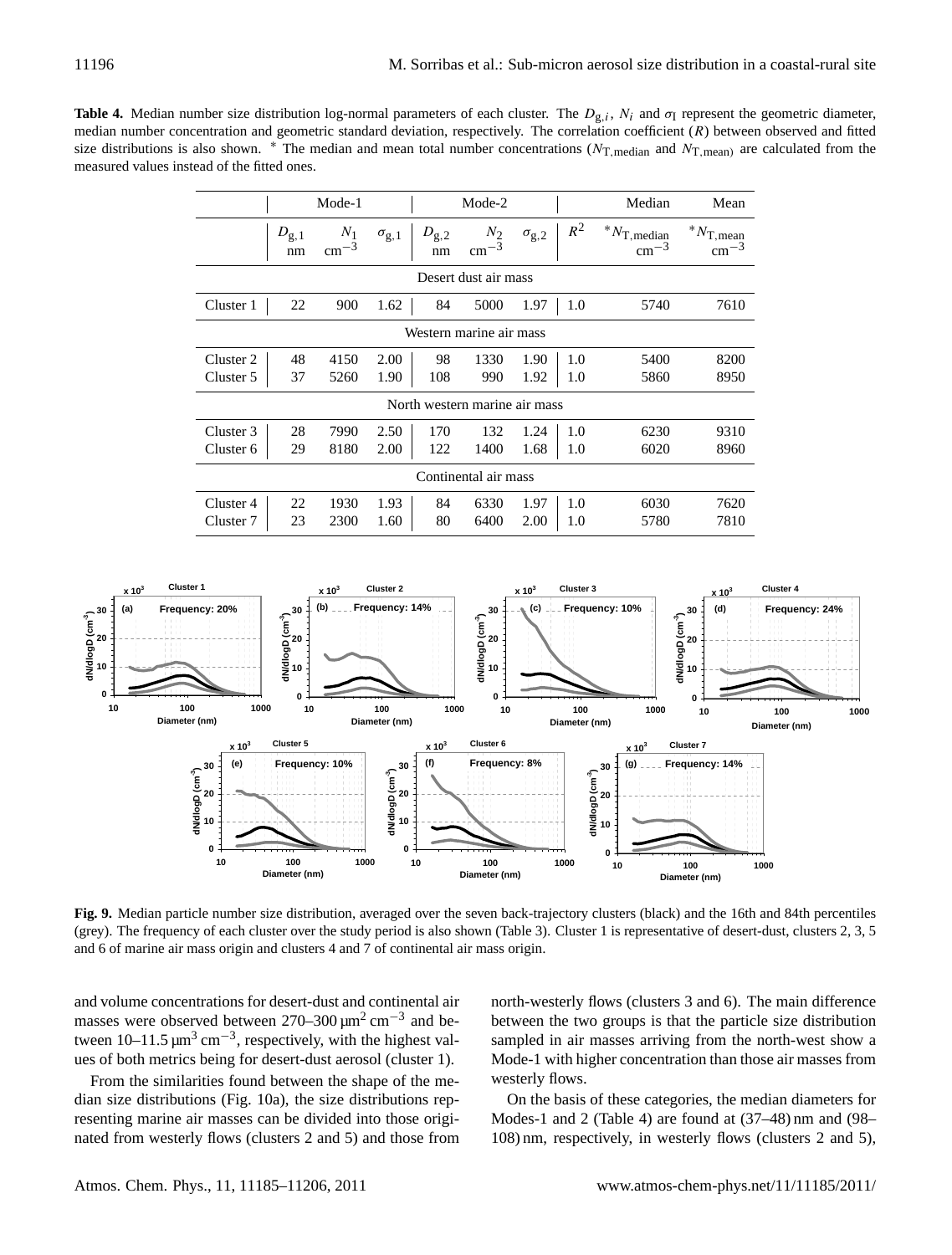

**Fig. 10.** Median **(a)** number and **(b)** volume size distributions per cluster. The colours are related to the flow pathway: Dust – brown (cluster 1), Maritime westerly – blue (clusters 2 and 5), Maritime north-westerly – red (clusters  $3$  and  $6$ ) and Continental – green (clusters 4 and 7).

and at (28–29) nm and (122–170) nm, respectively, in northwesterly flows (clusters 3 and 6). Figures 9c and f shows that the nucleation mode for air masses arriving from the north-west showed the largest variability (16th and 84th percentiles). The mean total number concentrations ranged from 8200 to 9310 cm<sup>-3</sup>, with the maximum values found in cluster 3. Mean total surface-area and volume concentrations for marine flow pathways ranged from 142 to 208  $\mu$ m<sup>2</sup> cm<sup>-3</sup> and from 4.5 to 6.9  $\mu$ m<sup>3</sup> cm<sup>-3</sup>. Concentrations observed in northwesterly flows coming from the Atlantic Ocean (cluster 6) were lower than those observed in the slower-moving maritime trajectories from the western Atlantic (cluster 2).

The impact of the air masses on the particle size distribution is also observed, when comparing the monthly mean concentration for  $N_{\text{ACC}}$  (Fig. 3) and the trend of increasing frequencies of continental and desert dust air masses during Period B (see Sect. 3.2), from 32 % to 80 % of days (these values have been evaluated by adding up the individual frequencies shown in Table 3). In addition, the variation between the monthly mean concentrations for  $N_{\text{ACC}}$  and  $N_{\text{NUC}}$ corroborates the reduction of  $N_{\text{NUC}}$  within desert-dust and continental air masses.

## **3.6 Size distributions during sea-land breeze days**

The presence of regional recirculation (e.g. the sea-land breeze) is very typical in coastal areas during spring and summer and plays an important role in transporting air pollution from and towards urban areas, (Ma and Lyons, 2003; Sorribas et al., 2007; Pey et al., 2008; Adame et al., 2010a; Wright et al., 2010). Given that El Arenosillo is located in a coastal rural site, the influence of the regional aerosol transport on the background particle level is analysed in this section.

As noted in Sect. 3.4, two types of sea-land breeze have been observed: pure breeze and non-pure breeze. Wind blowing at night from the land towards the sea is called land breeze and it is the result of the nocturnal cooling of the land surface. The wind direction for land breeze flow for pure breeze is mainly from the NE ( $0^{\circ}$ –67° sector – Doñana National Park and Seville City), whereas it is mainly from the NW (315◦–337◦ sector – Huelva industrial areas) for nonpure breeze (Fig. 1). This local wind produced an accumulation of particles offshore. The wind direction changes at approximately 07:00 GMT and 08:00 GMT for pure breeze and non-pure breeze, respectively, and blows during the day from the sea towards the land (SW sector for both land patterns). This wind is called sea breeze and is the result of the diurnal heating of the land surface. The accumulated offshore particles are then transported back to land, increasing the background levels.

# **3.6.1 Median size distribution and diurnal patterns during PB and N-PB days**

Figure 11 shows the median daily particle number size distribution and median diurnal cycle of modal concentrations corresponding to 422 NB-days, 46 PB-days and 36 N-PBdays (Fig. 6). Also represented are the 16th and 84th percentiles, as well as the ratio (mean/median). Moreover, the median size distribution has been log-normal fitted for particle sizes greater than 20 nm following the fitting procedure used in Asmi et al. (2011). The modal parameters are summarized in Table 5.

While a bi-modal fit was used to calculate the size distribution function for NB and N-PB days, the PB days required a tri-modal fit. This additional mode was observed within the accumulation size range with a geometric median diameter of 300 nm. PB days were characterised by a mean  $N_T$  of 8890 cm<sup>-3</sup>, with a particle concentration for Mode-2 higher than for Mode-1, and the geometric median diameters were 21 nm and 77 nm for Modes-1 and -2, respectively. In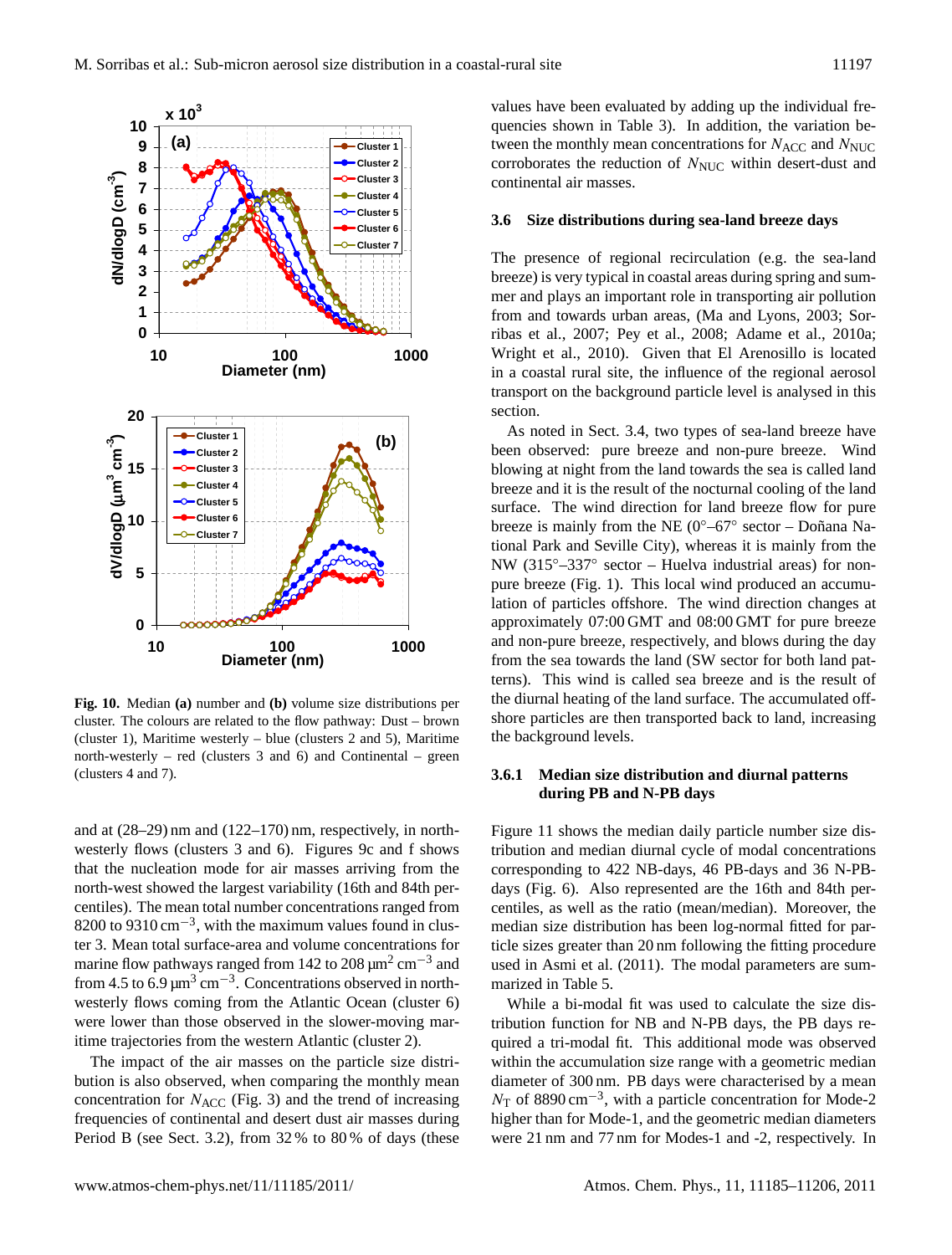**Table 5.** Median number size distribution log-normal parameters of NB, PB and N-PB days. The  $D_{g,i}$ ,  $N_i$  and  $\sigma_I$  represent the geometric diameter, median number concentration and the geometric standard deviation, respectively. The correlation coefficient (R) between observed and fitted size distribution is also shown. \* The median and mean total number concentrations ( $N_{\text{T,median}}$  and  $N_{\text{T,mean}}$ ) are calculated from the measured values instead of the fitted ones.

|           |                     | Mode-1            |                |                 | Mode-2             |                |                          | Mode-3             |                |       | Median                             | Mean                                 |
|-----------|---------------------|-------------------|----------------|-----------------|--------------------|----------------|--------------------------|--------------------|----------------|-------|------------------------------------|--------------------------------------|
|           | $D_{\rm g,1}$<br>nm | $N_1$<br>$cm^{-}$ | $\sigma_{g,1}$ | $D_{g,2}$<br>nm | $N_2$<br>$cm^{-3}$ | $\sigma_{g,2}$ | $D_{\rm g,3}$<br>nm      | $N_3$<br>$cm^{-3}$ | $\sigma_{g,3}$ | $R^2$ | $N_{\text{T,median}}$<br>$cm^{-3}$ | $N_{\text{T,mean}}$<br>$\rm cm^{-3}$ |
| NB days   | 20                  | 2850              | 1.80           | 76              | 4890               | 1.89           |                          |                    | –              | 1.00  | 6900                               | 7870                                 |
| PB days   | 21                  | 3370              | 1.81           | 77              | 5640               | 1.81           | 300                      | 190                | .53            | 1.00  | 8100                               | 8890                                 |
| N-PB days | 31                  | 10440             | 2.52           | 250             | 110                | 1.42           | $\overline{\phantom{0}}$ | –                  | -              | 1.00  | 8360                               | 9380                                 |

![](_page_13_Figure_3.jpeg)

**Fig. 11.** Median daily (filled symbols), 16th and 84th percentiles (black lines) and the ratio (Mean/Median, open symbols) of particle number size distributions and the modal concentrations for 422 NB-days, 46 PB-days and 36 N-PB-days at El Arenosillo.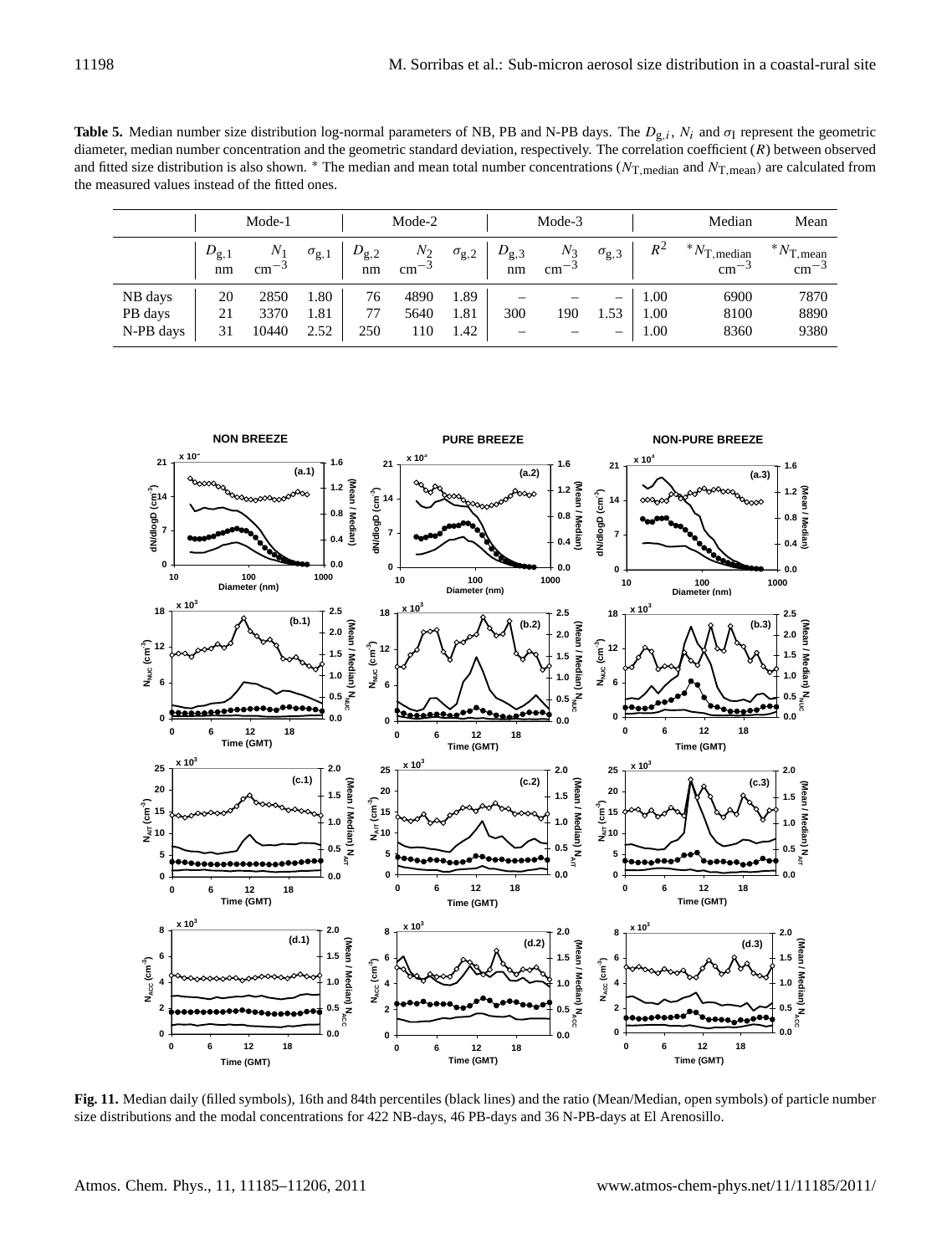addition, N-PB days reached a mean  $N_T$  of 9380 cm<sup>-3</sup>, with a particle concentration for Mode-1 significantly higher than for Mode-2. The geometric median diameters were 31 nm and 250 nm for Modes-1 and -2, respectively.

To quantify the effect of each type of breeze on the particle concentration due to the recirculation of air, the mean modal concentration at 04:00 GMT was chosen as a reference of the background particle level. On this basis, the mean maximum concentration of  $N_{\text{NUC}}$  ( $N_{\text{NUCmax}}$ ) was 2.5 and 3.1 times greater than background concentrations for PB and N-PB days, respectively, (Fig. 11b.2 and 11b.3). The  $N_{\text{AITmax}}$ , during PB and N-PB days was 1.6 and 2.4 times greater than background levels (Fig. 11c.2 and 11c.3). Finally,  $N_{\text{ACC}max}$ increased by 1.4 and 1.3 as compared to the background levels for PB and N-PB days (Fig. 11d.2 and 11d.3). Thus, while mean values for modal concentrations are greater than median values for each of the three patterns (NB, N-PB and PB), the difference (shown in Fig. 11 as the ratio of the mean to the median) is larger for  $N_{\text{NUC}}$ . This again indicates that the highest impact of breeze pattern occurred around noon during N-PB days and mainly influenced  $N_{\text{NUC}}$ .

During PB days, the diurnal variation of  $N_{\text{NUC}}$  showed a minimum (Fig. 11b.2) at 08:00 GMT and a maximum at 20:00 GMT. This was only observed in this scenario. The minimum may be caused by the diurnal fluctuation of the nocturnal microscale inversion height (Hsu, 1988). Nocturnal inversion layers are formed primarily as a result of radiative cooling near a rather uniform land surface. After sunrise, the mixing processes commence and the mixed layer is broken down, increasing the particle dilution and decreasing the particle concentration. The maximum concentration at 20:00 GMT was discussed earlier in Sect. 3.3, in the analysis of the diurnal cycle during the summer months (Fig. 5). During these months, the occurrence of the breeze phenomenon is higher (Fig. 7) due to the reaching of the maximum temperature gradient between land and sea. Figure 11b.2 suggests that the behaviour observed in Fig. 5 only occurs during the PB scenario. Future analysis will be focused on determining the reason for this, and the relationships between meteorological parameters with vertical resolution, by model and experimental studies, gas measurements and aerosol data in the (3–14) nm size range.

Finally, while the maximum concentration at noon for N-PB and PB days was due to the recirculation of accumulated particles produced by the land breeze, the maximum concentration for NB days is attributed to new particle formation events. The difference between the mean size distribution of the nucleation events and the mean total particle concentration of NB days (Fig. 11b.1, 11c.1 and 11d.1) will be explained in Sect. 3.7.

#### **3.6.2 Breeze patterns based on air mass influences**

The variations in the particle concentrations during days with influence of breeze patterns (PB and N-PB days) are analysed based on their different air mass histories. As Adame et al. (2010a) reported, the pure breeze occurs in the presence of an anticyclonic system with a weak isobaric gradient, caused by high pressure circulation patterns over the Azores Islands and the Western Mediterranean. Therefore, if the clustering classification introduced in Sect. 3.5 is also applied to PB days, 68 % of days (consisting of cluster 1 (22 %), cluster 4 (20 %) and cluster 7 (26 %)) were influenced by continental and desert-dust air masses. The influence of air mass type, with its possible stagnation due to the weak isobaric gradient with the subsequent accumulation and ageing of particles, explains how  $N_{\text{ACC}}$  for PB days is higher than for N-PB days which is supported by the daily pattern of  $N_{\text{ACC}}$  shown in Fig. 11d.2. Moreover, the Mode-3 observed in the fitted median size distribution (Table 5) is due to these continental and desert dust aerosols.

By contrast, Adame et al. (2010a) observed that non-pure breeze is characterised by an Atlantic high pressure circulation pattern from the Portuguese coast and/or a low pressure system over the British Isles. If the clustering classification introduced in Sect. 3.5 is applied during N-PB days, 50 % of days (consisting of cluster 2 (32 %) and cluster 5 (18 %)) were influenced by maritime westerly flows. The predominance of marine air masses increase the particle levels of Mode-1 and decrease the concentration of Mode-2 (Table 5) by the marine particle transport processes (Heintzenberg et al., 2000). Moreover, these air masses arriving at El Arenosillo from the north-west sector are influenced by local industries whose emissions initiate new particle formation (Sect. 3.7), increasing also the particle concentration of Mode-1 (Table 5).

### **3.7** New particle formation events  $(N_1 \text{ and } N_2)$

The new particle formation events at El Arenosillo have been classified depending on the wind direction during the hours preceding the nucleation burst. During Event  $N_1$  the wind direction was mainly from the NE, whereas it was from the NW during Event  $N_2$ . Nucleation events were not observed in the other wind sectors.

#### **3.7.1 Events** N**<sup>1</sup>**

Figure 12a.1 and 12a.2 shows the mean diurnal variation of the particle number size distribution,  $N_{\text{NUC}}$  and  $S_T$ , and the wind direction for the 48 days (Fig. 6), identified as Event  $N_1$ . The "banana" shape indicates that these events were quite homogeneous in a larger-scale air mass, (Birmili et al., 2003; Kulmala et al., 2004), i.e., the area was not subjected to strong dilution and can be considered as an Eulerian system. New particles were formed and were growing into larger sizes during their transport to El Arenosillo. Freshly nucleated particles contributed to the nucleation mode; their growth by condensation and coagulation increased their sizes and, thus, their later contribution to the Aitken and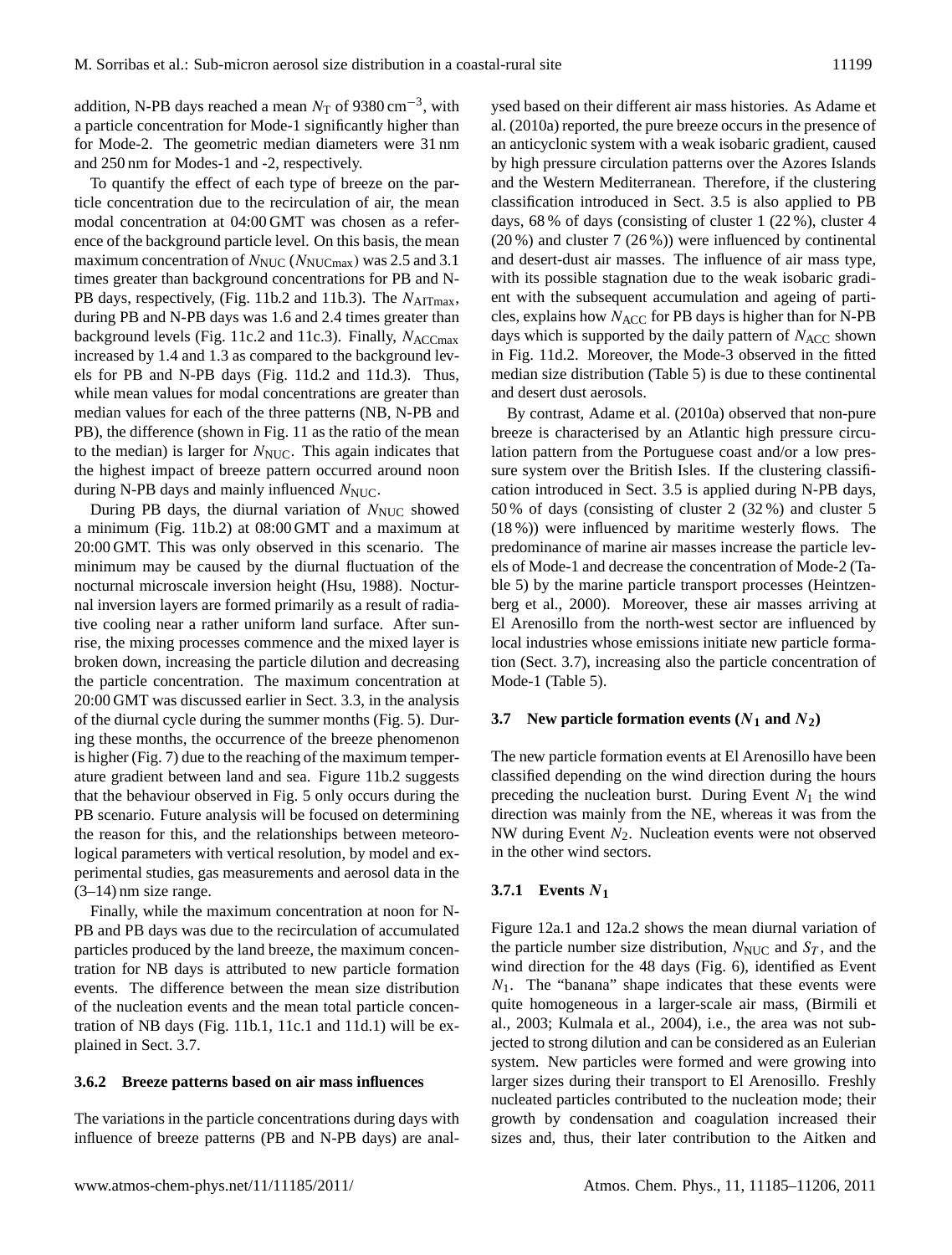![](_page_15_Figure_2.jpeg)

**Fig. 12.** Classification of the new particle formation events depending on wind direction during the hours prior to the nucleation burst particles and the regional or synoptic-scale pattern. (**a.1** and **a.2**) Event  $N_1$ , if the wind was coming from the NE (48 days), (**b.1** and **b.2**) Event  $N_2^{\text{NB}}$  if the wind was coming from the NW under synoptic-scale pattern (23 days) and (**c.1** and **c.2**) Event  $N_2^{\text{B}}$  if the wind was blowing from the NW under sea-land breeze pattern (19 days). Mean size distribution,  $N_{\text{NUC}}$ ,  $S_T$  and wind direction are also shown for Events  $N_1$ ,  $N_2^{\text{NB}}$  and  $N_2^{\text{B}}$ .

accumulation modes (Fig. 12a.1). Particle nucleation and growth rates of the new particle formation events were calculated using the method described by Birmili et al. (2003) and based on their mean size distribution (Fig. 12a.1). The particle nucleation rate was determined by dividing the observed increase in particle concentration between 14–30 nm, by the elapsed time, and a mean value of  $0.74 \text{ cm}^{-3} \text{ s}^{-1}$  was obtained. The growth rate was calculated as  $1.96 \text{ nm h}^{-1}$ from a linear regression analysis of the mode diameter within [14- $D_{\text{max}}$ ] versus time, where  $D_{\text{max}}$  is defined as the maximum of mode diameter. A mean total duration of 9.25 h (starting at 10:55 GMT and ending at 20:10 GMT) was determined. During Events  $N_1$ , an increase of the mean  $S_T$  from 180 μm<sup>2</sup> cm<sup>-3</sup> to 222 μm<sup>2</sup> cm<sup>-3</sup> and a fast increase and later decrease of  $N_{\text{NUC}}$  with a maximum of 9890 cm<sup>-3</sup> around midday were observed (Fig. 12a.2).

To provide some information on the influence of air mass source region on Events  $N_1$ , the clustering classification introduced in Sect. 3.5 is now constrained to those days in which Events  $N_1$  were observed. The air mass observed over El Arenosillo at 06:00 GMT, just prior to the onset of the event, was selected as being representative of each of the 48

days with Event  $N_1$  (Fig. 6), and the event frequency for each air mass types was calculated. It is evident that the Event  $N_1$  frequency is strongly linked to the air mass origin. Marine north-westerly aerosol from Atlantic and Arctic Oceans (clusters 3 and 6) had the highest probability to lead to an Event  $N_1$  with 42 % (21 % for each one). Lower probabilities were found in the desert dust (cluster 1) with 10 %, westerly marine flows (cluster 2 and 5) with 7% and 16%, respectively, and continental air masses (clusters 4 and 7) with 9 % and 16 %, respectively. These observations will be analysed in detail below in Sect. 3.7.3.

The daily mean cycles of particle concentration during NB days and Events  $N_1$  were compared. As shown in Sect. 3.6, the maximum concentrations for NB days were due to the occurrence of episodes similar to Events  $N_1$ , but with less efficient nucleation processes. The maximum  $N_{\text{NUC}}$  for Events  $N_1$  and NB days were, therefore, 9000 cm<sup>-3</sup> (Fig. 12a.2) and 3450 cm<sup>-3</sup> (Fig. 11b.1), respectively. The different intensities of the nucleation events at El Arenosillo will allow us to analyse such episodes in more detail in the future.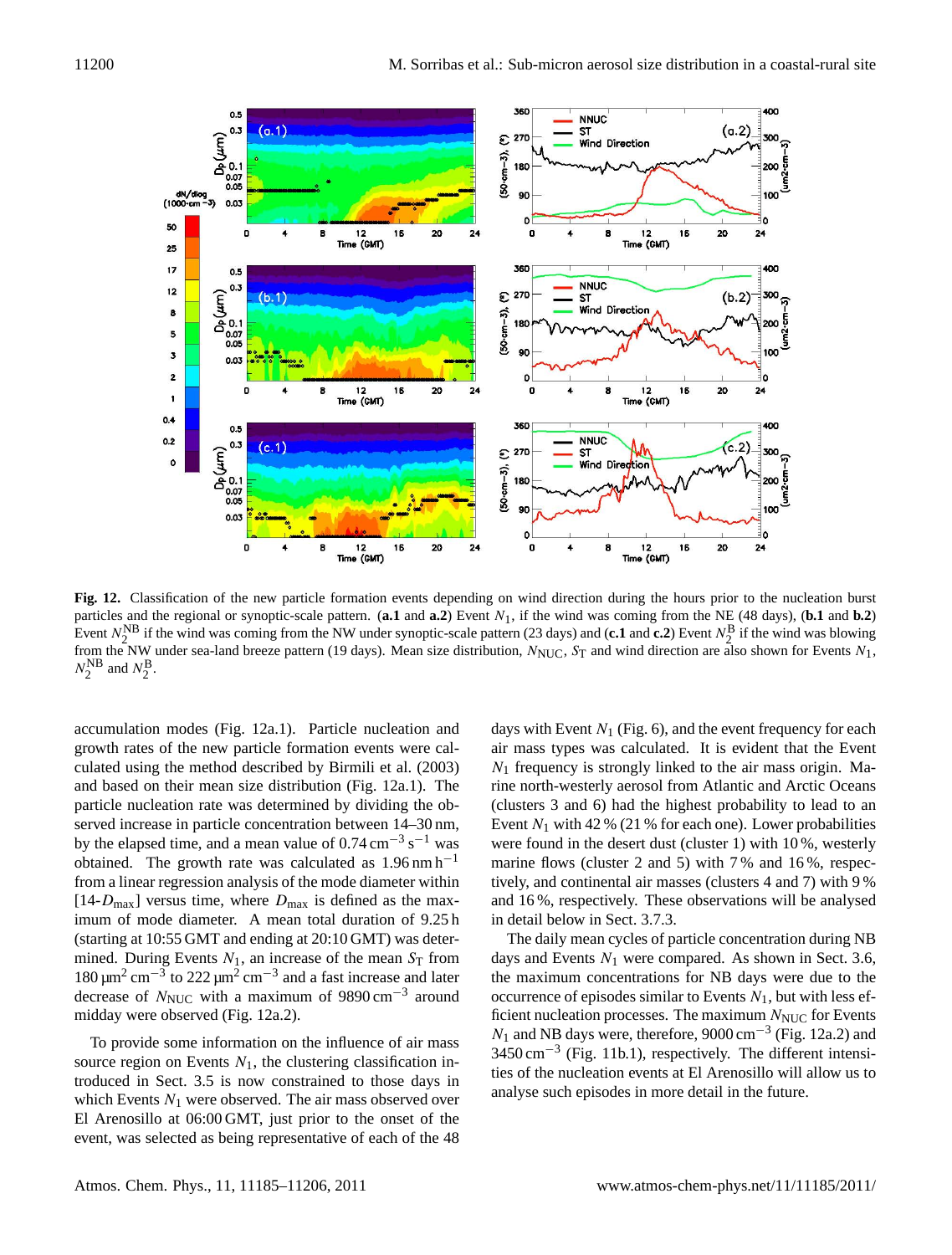## **3.7.2 Events** N**<sup>2</sup>**

Events  $N_2$  were classified into two categories: (1) events under the influence of sea-land breeze recirculation (19 days) and (2) events with a synoptic-scale pattern (23 days). According to this segregation, Fig. 12b and 12c show the mean diurnal variation of the particle number size distribution,  $N_{\text{NUC}}$  and  $S_{\text{T}}$ , as well as the wind direction for the 23 days under breeze (identified as Events  $N_2^{\text{B}}$ ), and for 19 days under non-breeze (identified as Events  $N_2^{\text{NB}}$ ), respectively.

Events  $N_2^{\text{B}}$  and  $N_2^{\text{NB}}$  can be explained as a secondary particle formation which was produced by emissions from the industrial areas situated around Huelva city, located at 35 km north-west from El Arenosillo (Fig. 1). Because of the wind direction, the anthropogenic pollution with a continuous high level of precursor gases caused an increase in the concentration for nucleation mode aerosol over the sampling site during periods between two and eight hours.

To compare the mean daily particle size distributions for Events  $N_2^{\text{B}}$  and  $N_2^{\text{NB}}$ , shown in Fig. 12b.1 and 12c.1, respectively, the particle growth in the afternoon has been analysed. During Events  $N_2^B$  (Fig. 12c.1), nucleation mode particles from the industrial area were arriving at El Arenosillo; these particles had been grown by condensation and coagulation and were measured again in the evening in the Aitken and accumulation modes, due to the recirculation of the air mass. By contrast, during Events  $N_2^{\text{NB}}$ , the wind direction was almost constant (Fig. 12b.1) and particles at El Arenosillo were always coming directly from the industrial area. No particle growth was observed in the evening and the particle diameter remained constant (Fig. 12b.1).

Events  $N_2$  were also studied in terms of the airflow patterns, using a similar methodology as that for Events  $N_1$ . During Events  $N_2^{\text{NB}}$ , marine north-westerly aerosols, from the Atlantic and Arctic Oceans (clusters 3 and 6), had event frequencies of 17 % and 31 %, respectively. Maritime westerly flow pathways from the Atlantic Ocean (clusters 2 and 5) had event frequencies of 22 % and 17 %, respectively. The lowest event frequencies were observed for continental (clusters 4 and 7) with 9 % and 0 %, respectively, and desert dust aerosol (cluster 1) with 4 %. Based on the analysis of Events  $N_2^{\text{B}}$  it can be concluded that maritime westerly flows (clusters 2 and 5) caused the highest event frequency with 32 % for each cluster, followed by maritime north-westerly flows (clusters 3 and 6) with 10 % and 16 %, respectively. The lowest frequency was observed for both desert dust (cluster 1) with 5 % and continental (clusters 4 and 7) with 0 % and 5 %.

# **3.7.3 Comparison between Events** N**<sup>1</sup> and** N**<sup>2</sup>**

To gain insight into the variations of particle number size distribution, the median size distributions for Events  $N_1$ ,  $N_2^B$ and  $N_2^{\text{NB}}$  were evaluated and fitted using a multiple lognormal function. In Table 6, the modal parameters are shown, indicating that while a bi-modal fit was used to determine

the size distribution function for Events  $N_2^{\text{NB}}$  and  $N_2^{\text{B}}$ , Event  $N_1$  required a tri-modal fit. The additional mode fit was observed within the accumulation size range and was related to the influence of continental and desert dust air masses on Events  $N_1$ . On the other hand, Mode-1 reached higher concentrations during Events  $N_2^{NB}$  and  $N_2^{B}$  than during Event  $N_1$ . This could be related to the particle growth observed during Events  $N_1$  ("banana shape") which led to a lower mean daily concentration of  $N_{\text{NUC}}$  and, thus, a lower particle concentration in Mode-1. The difference between the growth observed in the beginning of Events  $N_1$  and  $N_2$  may be due to characteristics of the source region. During an Event  $N_1$ , the aerosols arrived from a large area and grew during transport. However, in the case of Events  $N_2$ , the source is considered as a point of emission, thus, all particles started out with similar diameters at the same time and arrived at El Arenosillo having grown to a similar size.

If  $N_1$  and  $N_2$  event frequencies by means of air masses histories are analysed together, it is concluded that in general, higher event frequencies were observed under conditions of marine air mass which showed smaller values for concentration in the accumulation mode and for aerosol surface area (Fig. 10a). This dependence on the pre-existing aerosol surface is corroborated by previous studies, in regional background sites (Birmili and Wiedensohler, 2000; Rodríguez et al., 2005; Shen et al., 2011), in urban areas (Wehner et al., 2008) and at high latitude sites (Kivekäs et al., 2009; Sellegri et al., 2010).

Within this general behaviour, it is noteworthy that there are two exceptions at El Arenosillo: the low event frequency of Events  $N_1$  during westerly flows (cluster 2) and a high frequency in continental air masses (cluster 7) (Fig. 8). On days with nucleation events, the air masses came from the south of Greenland and entered the Iberian Peninsula from the north. Because of that, the cluster algorithm grouped them within cluster 7. Thus, air masses were over the Atlantic sea for some time, and  $N<sub>ACC</sub>$  was lower than in other size distributions also classified by cluster 7, which showed once more a dependence of the event frequency on the preexisting aerosol surface. The low event frequency of Events  $N_1$  in air masses classified as cluster 2 is difficult to explain. These behaviours observed in clusters 7 and 2 will be analysed in the future.

The number of days with nucleating events showed a clear impact on the monthly mean concentrations during Period A (Fig. 3), with higher  $N_{\text{NUC}}$  in April than in January, reflecting the even frequencies during these periods (33 % vs. 6 %, respectively). The greater concentration of nucleation mode particles during April shows once more the greater probability of homogenous nucleation events in the absence of abundant pre-existing aerosols.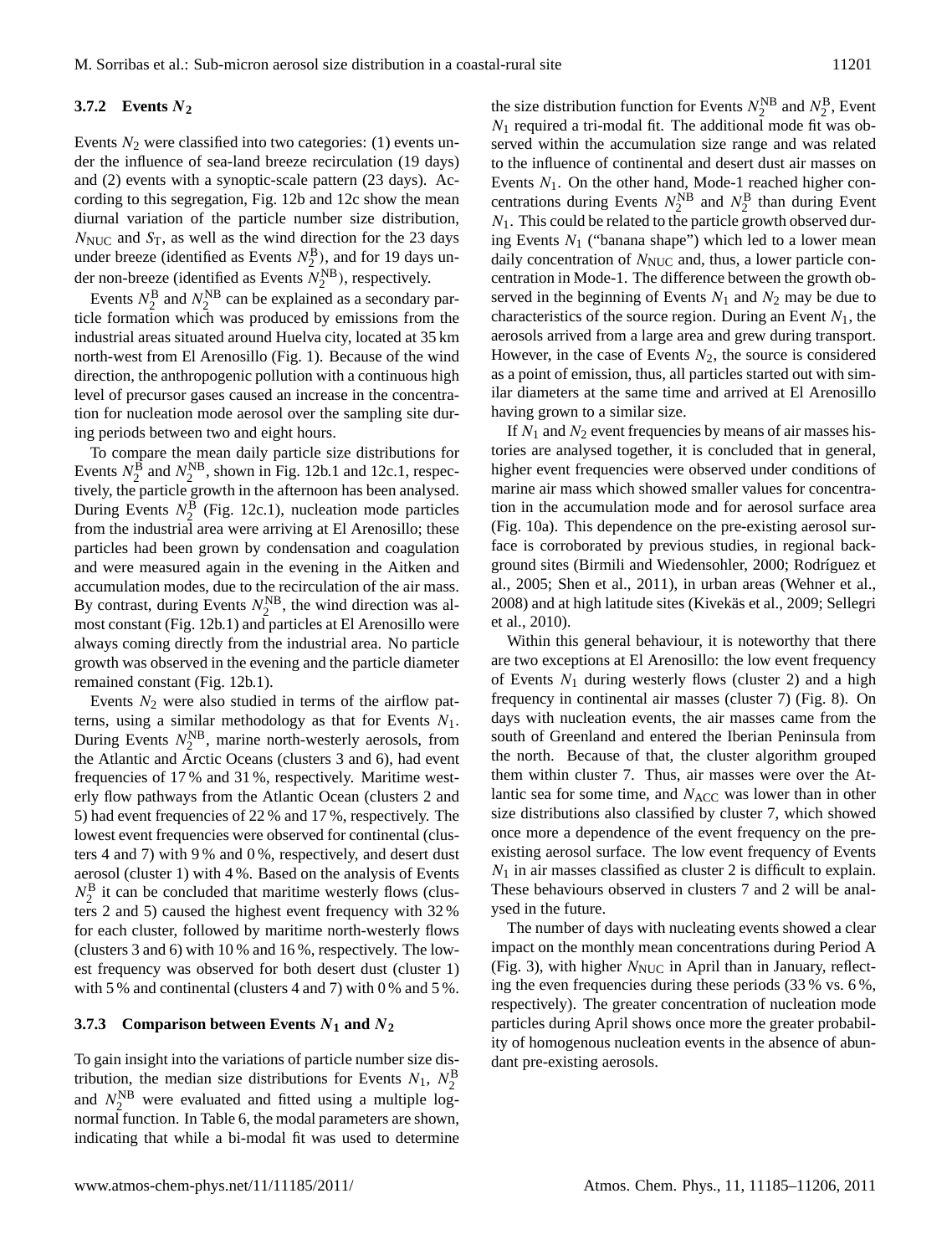**Table 6.** Median number size distribution log-normal parameters of Events  $N_1$ ,  $N_2$  – Breeze and  $N_2$  – Non Breeze. The  $D_{g,i}$ ,  $N_i$  and  $\sigma_1$ represent the geometric diameter, median number concentration and geometric standard deviation, respectively. The correlation coefficient (R) between observed and fitted size distribution is also shown. \* The median and mean total number concentrations ( $N_{\text{T,median}}$  and  $N_{\text{T,mean}}$ ) are calculated from the measured values instead of the fitted ones.

|                         | Mode-1                   |                          |                | Mode-2          |                   |                |                     | Mode-3                 |                |       | Median                                 | Mean                                 |
|-------------------------|--------------------------|--------------------------|----------------|-----------------|-------------------|----------------|---------------------|------------------------|----------------|-------|----------------------------------------|--------------------------------------|
|                         | $D_{\mathrm{g},1}$<br>nm | $N_1$<br>cm <sup>3</sup> | $\sigma_{g,1}$ | $D_{g,2}$<br>nm | $N_2$<br>$cm^{-}$ | $\sigma_{g,2}$ | $D_{\rm g,3}$<br>nm | $N_3$<br>$\rm cm^{-3}$ | $\sigma_{g,3}$ | $R^2$ | $N_{\text{T,median}}$<br>$\rm cm^{-3}$ | $N_{\text{T,mean}}$<br>$\rm cm^{-3}$ |
| Event $N_1$             | 34                       | 5030                     | 1.73           | 100             | 2390              | 1.80           | 460                 | 20                     | l.30           | 0.99  | 7320                                   | 9370                                 |
| Event $N_2^{\rm B}$     | 29                       | 8640                     | 1.71           | 90              | 1900              | 1.96           |                     |                        | -              | 1.00  | 9790                                   | 12070                                |
| Event $N_2^{\text{NB}}$ | 20                       | 11200                    | 2.09           | 81              | 2500              | 2.01           |                     |                        | -              | 0.99  | 9160                                   | 10290                                |

#### **4 Summary and conclusions**

The first description of a long-term monitoring of the submicron particle size distribution at mid-latitudes on the Atlantic Ocean coast close to the rural background environment of Doñana National Park was presented in this work. Characterisation of primary particle emissions, secondary particle formation, changes of meteorology and long-term transport were performed in order to interpret the particle size distribution within the size range (14–673) nm during the two-year period (August 2004–July 2006).

The sub-micron particle size distribution observed was related to different sources and atmospheric patterns (regional and synoptic-scale processes). The sampling area was influenced by breeze circulation, which is known to be a process that accumulates particles over coastal areas. Long range transport sources, which are represented by synoptic-scale processes, were dominated by desert dust, marine and continental aerosol. The particle concentration observed during the synoptic and regional-scale patterns were impacted by new particle formation events, which were classified with regard to the particle sources. In this study, SMPS data have been analysed under three different aspects, i.e., in terms of the atmospheric flows using HYSPLIT back-trajectories, mesoscale winds and nucleation events.

In this context, the mean total concentration  $(N_T)$  over the two-year period was  $8660 \text{ cm}^{-3}$  and the mean modal concentrations were 2830 cm<sup>-3</sup>, 4410 cm<sup>-3</sup> and 1720 cm<sup>-3</sup> for the nucleation  $(N_{\text{NUC}})$ , Aitken  $(N_{\text{AIT}})$  and accumulation  $(N_{\text{ACC}})$  modes, respectively. The mean total particle surface area  $(S_T)$  and volume  $(V_T)$  concentrations were 245  $\mu$ m<sup>2</sup> cm<sup>-3</sup> and 9  $\mu$ m<sup>3</sup> cm<sup>-3</sup>, respectively. Comparing the total and modal mean concentrations reported in this study with other sites at similar latitudes, particle concentrations are more similar to those found at stations of rural areas located in Central Europe, than at coastal rural sites.

An independence of the  $N<sub>T</sub>$  with the season was observed. This absence of seasonality resulted from a clear inverse variation between  $N_{\text{NUC}}$  and  $N_{\text{ACC}}$ , which was related to the incidence or the non-incidence of desert dust and continental air masses over El Arenosillo. These air masses were associated with high values of  $N_{ACC}$  and with large surface area concentrations which favoured the condensation of gases onto pre-existing particles and suppressed the new particle formation (decreasing  $N_{\text{NUC}}$ ). The total number concentration showed a clear diurnal variation with a maximum around noon, which was governed by  $N_{\text{NUC}}$  and  $N_{\text{AIT}}$  during the warm seasons and by  $N_{\text{NUC}}$  during cold seasons. The diurnal maximum was attributed to nucleation events from autumn to spring time. During summer time, the diurnal maximum was attributed mainly to the accumulation of particles offshore during sea-land breeze days.

The samples influenced by synoptic-scale patterns were classified by air mass type using a cluster algorithm. The particle size distributions influenced by maritime air masses showed greater particle number concentrations in the nucleation and Aitken modes, whereas the size distributions influenced by desert dust and continental air masses were dominated by the Aitken and accumulation modes. In addition, a striking similarity of the median size distributions at El Arenosillo was found to air masses that originated from Central Europe and the Iberian Peninsula and from the African continent.

Air masses impacted by regional circulation were classified in terms of pure breeze (land flows blowing from the NE (0°–67° sector)) and non-pure breeze (land flows blowing from the NW (315◦–337◦ sector)). The greatest impact on the particle background levels, next to the change in wind direction from offshore to onshore, was observed with an onshore wind arriving at the coast of El Arenosillo around noon. The effect of the non-pure breeze on particle levels was significantly higher than the effect of the pure breeze. This is related to the impact of the emissions from the industrial area located in the NW sector. It can be considered as an example of how the recirculation of air pollution in coastal places with industrial activities can influence the air quality. On the other hand, for an appropriate interpretation of the particle levels during these regional episodes, synoptic-scale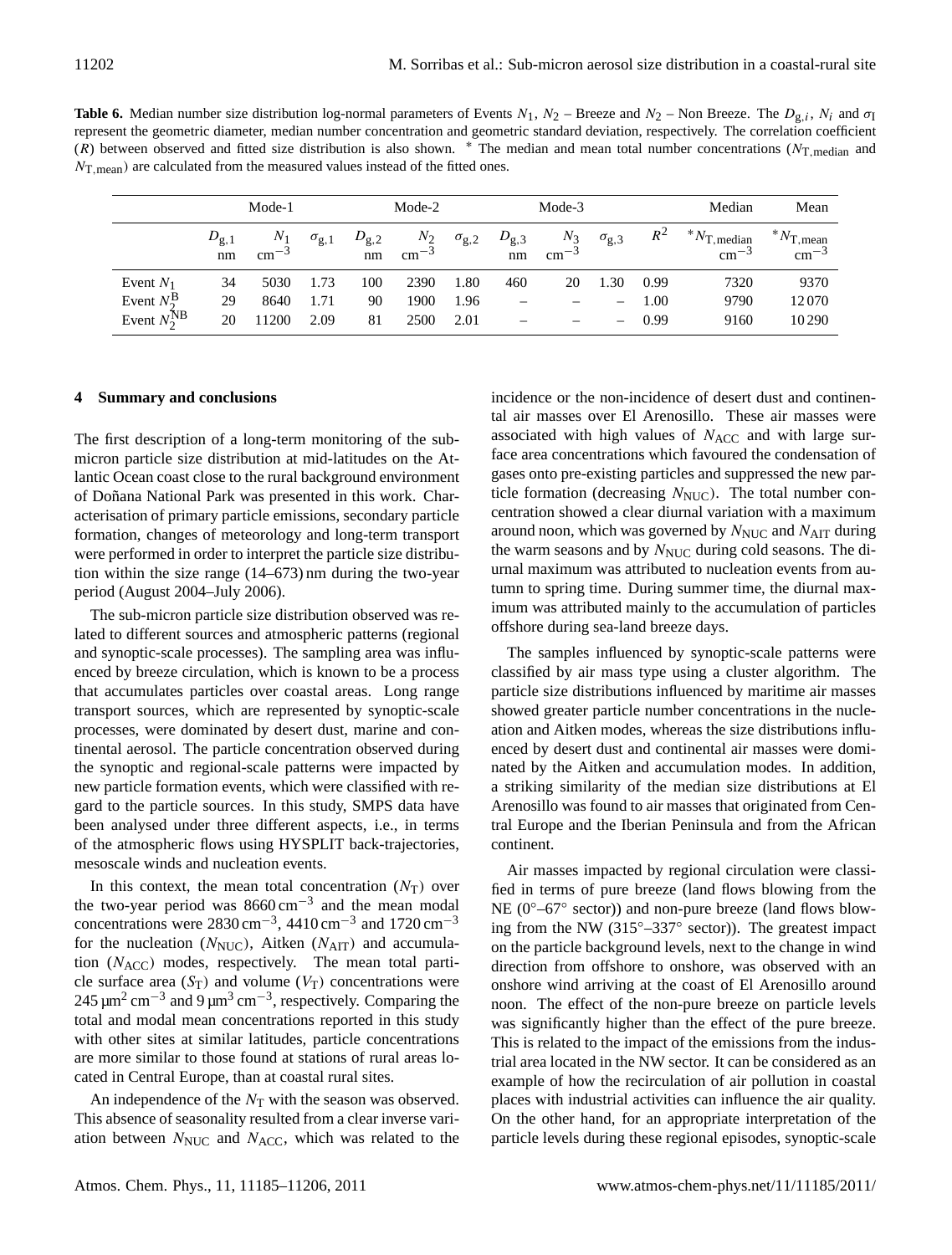patterns should be considered. For example, days under pure breeze were mainly influenced by continental and desert dust air masses and the hourly concentrations for accumulation mode air were higher than for days under non-pure breeze.

New particle formation events were more common during synoptic-scale atmospheric processes. In addition, the number of days with nucleation events showed a clear influence on the monthly mean particle levels, explaining the seasonal and annual behaviour of the particle concentration. Two types of nucleation events  $(N_1 \text{ and } N_2)$  were identified in terms of the source region. Events  $N_1$  were observed with the wind from a forest area (Doñana National Park) and Seville City. They were quite homogeneous in a larger-scale air mass and had the typical "banana" shape. Events  $N<sub>2</sub>$  were observed with the wind from the industrial areas near Huelva City. Particles that were transported directly from the point of emission to El Arenosillo were mostly in the nucleation mode size range. Particles of larger diameters were only observed during the breeze circulation and when the condensation and coagulation processes were efficient. The frequency of Events  $N_1$  and  $N_2$  was strongly linked to the marine aerosol from the Atlantic and Arctic oceans which might be explained by a lower surface area concentration than that of desert dust and continental aerosol.

*Acknowledgements.* This work has been supported by the Spanish Ministry for Science and Innovation (MICINN) through projects CLIMARENO – CGL2008-05939-C03-03/CLI and AEROMI-CROPRO – CGL2010-18782; by the Andalusian Regional Government through project TARTESOS – P10-RNM-6299. The authors would like to express their gratitude to the European Union (6th framework EUSAAR – RII3-CT-2006-026140) for providing technical support and the NOAA Air Resources Laboratory (ARL) for the HYSPLIT back-trajectories. The authors are grateful for the valuable comments by the editor and the reviewers.

Edited by: B. Ervens

#### **References**

- Adame, J. A., Lozano, A., Bolívar, J. P., De la Morena, B. A., Contreras, J., and Godoy, F.: Behaviour, distribution and variability of surface ozone at an arid region in the south of Iberian Peninsula (Seville, Spain), Chemosphere, 70, 841–849, 2008.
- Adame, A. A., Serrano, E., Bolívar, J. P., and De la Morena, B. A.: On the tropospheric ozone variations in a coastal area of Southwestern Europe under a Mesoscale Circulation, J. Appl. Meteorol. Climatol., 49, 748–759, [doi:10.1175/2009JAMC2097.1,](http://dx.doi.org/10.1175/2009JAMC2097.1) 2010a.
- Adame, J. A., Bolívar, J. P., and De la Morena, B. A.: Surface ozone measurements in the southwest of the Iberian Peninsula (Huelva, Spain), Environ. Sci. Pollut. Res., 17, 355–368, 2010b.
- Antilla, P., Rissanen, T., Shimmo, M., Kallio, M., Hyötyläinen, T., Kulmala, M., and Riekkola, M.-L.: Organic compounds in atmospheric aerosols from a Finish coniferous forest, Boreal Environ. Res., 10, 371–384, 2005.
- Asmi, A., Wiedensohler, A., Laj, P., Fjaeraa, A.-M., Sellegri, K., Birmili, W., Weingartner, E., Baltensperger, U., Zdimal, V., Zikova, N., Putaud, J.-P., Marinoni, A., Tunved, P., Hansson, H.- C., Fiebig, M., Kivekäs, N., Lihavainen, H., Asmi, E., Ulevicius, V., Aalto, P. P., Swietlicki, E., Kristensson, A., Mihalopoulos, N., Kalivitis, N., Kalapov, I., Kiss, G., de Leeuw, G., Henzing, B., Harrison, R. M., Beddows, D., O'Dowd, C., Jennings, S. G., Flentje, H., Weinhold, K., Meinhardt, F., Ries, L., and Kulmala, M.: Number size distributions and seasonality of submicron particles in Europe 2008–2009, Atmos. Chem. Phys., 11, 5505–5538, [doi:10.5194/acp-11-5505-2011,](http://dx.doi.org/10.5194/acp-11-5505-2011) 2011.
- Birmili, W. and Wiedensohler, A.: New particle formation in the continental boundary layer: meteorological and gas phase parameter influence, Geophys. Res. Lett., 27, 3325–3328, 2000.
- Birmili, W., Stratmann, F., Wiedensohler, A., Covert, D., Russell, L. M., and Berg, O.: Determination of differential mobility analyser transfer functions using identical instruments in series, Aerosol Sci. Tech., 27, 215–223, 1997.
- Birmili, W., Wiedensohler, A., Heintzenberg, J., and Lehmann, K.: Atmospheric particle number size distribution in central Europe: statistical relations to air masses and meteorology, J. Geophys. Res., 106, 32005–32018, 2001.
- Birmili, W., Berresheim, H., Plass-Dülmer, C., Elste, T., Gilge, S., Wiedensohler, A., and Uhrner, U.: The Hohenpeissenberg aerosol formation experiment (HAFEX): a longterm study including size-resolved aerosol,  $H_2SO_4$ , OH, and monoterpenes measurements, Atmos. Chem. Phys., 3, 361–376, [doi:10.5194/acp-3-361-2003,](http://dx.doi.org/10.5194/acp-3-361-2003) 2003.
- Boy, M. and Kulmala, M.: Nucleation events in the continental boundary layer: Influence of physical and meteorological parameters, Atmos. Chem. Phys., 2, 1–16, [doi:10.5194/acp-2-1-2002,](http://dx.doi.org/10.5194/acp-2-1-2002) 2002.
- Cachorro, V. E., Toledano, C., Prats, N., Sorribas, M., Mogo, S., Berjón, A., Torres, B., Rodrigo, R., De Frutos, A. M., De la Rosa, J., and De la Morena, B. A.: The strongest desert dust intrusion mixed with smoke over the Iberian Peninsula registered with sun-photometry, J. Geophys. Res., 113, D14S04, [doi:10.1029/2007JD009582,](http://dx.doi.org/10.1029/2007JD009582) 2008.
- Charlson, R. J. and Wigley, T. M. L.: Sulphate aerosol and climate change, Sci. Am., 270, 48–57, 1994.
- Charlson, R. J., Lovelock, J. E., Andreae, M. O., and Warren, S. G.: Oceanic phytoplankton, atmospheric sulphur, cloud albedo and climate, Nature, 326, 655–661, 1987.
- Córdoba-Jabonero, C., Sorribas, M., Guerrero-Rascado, J. L., Adame, J. A., Hernández, Y., Lyamani, H., Cachorro, V., Gil, M., Alados-Arboledas, L., Cuevas, E., and de la Morena, B.: Synergetic monitoring of Saharan dust plumes and potential impact on surface: a case study of dust transport from Canary Islands to Iberian Peninsula, Atmos. Chem. Phys., 11, 3067–3091, [doi:10.5194/acp-11-3067-2011,](http://dx.doi.org/10.5194/acp-11-3067-2011) 2011.
- Draxler, R. R and Hess, G. D.: An overview of the HYSPLIT<sub>-4</sub> modeling system for trajectories, dispersion, and deposition. Aust. Meteor. Mag., 47, 295–308, 1998.
- Gangoiti, G., Alonso, L., Navazo, M., Albizuri, A., Perez-Landa, G., Matabuena, M., Valdenebro, V., Maruri, M., García, J. A., and Millán, M. M.: Regional transport of pollutants over the Bay of Biscay. Analysis of an ozone episode under a blocking anticyclone in west-central Europe, Atmos. Environ., 36, 1349–1361, 2002.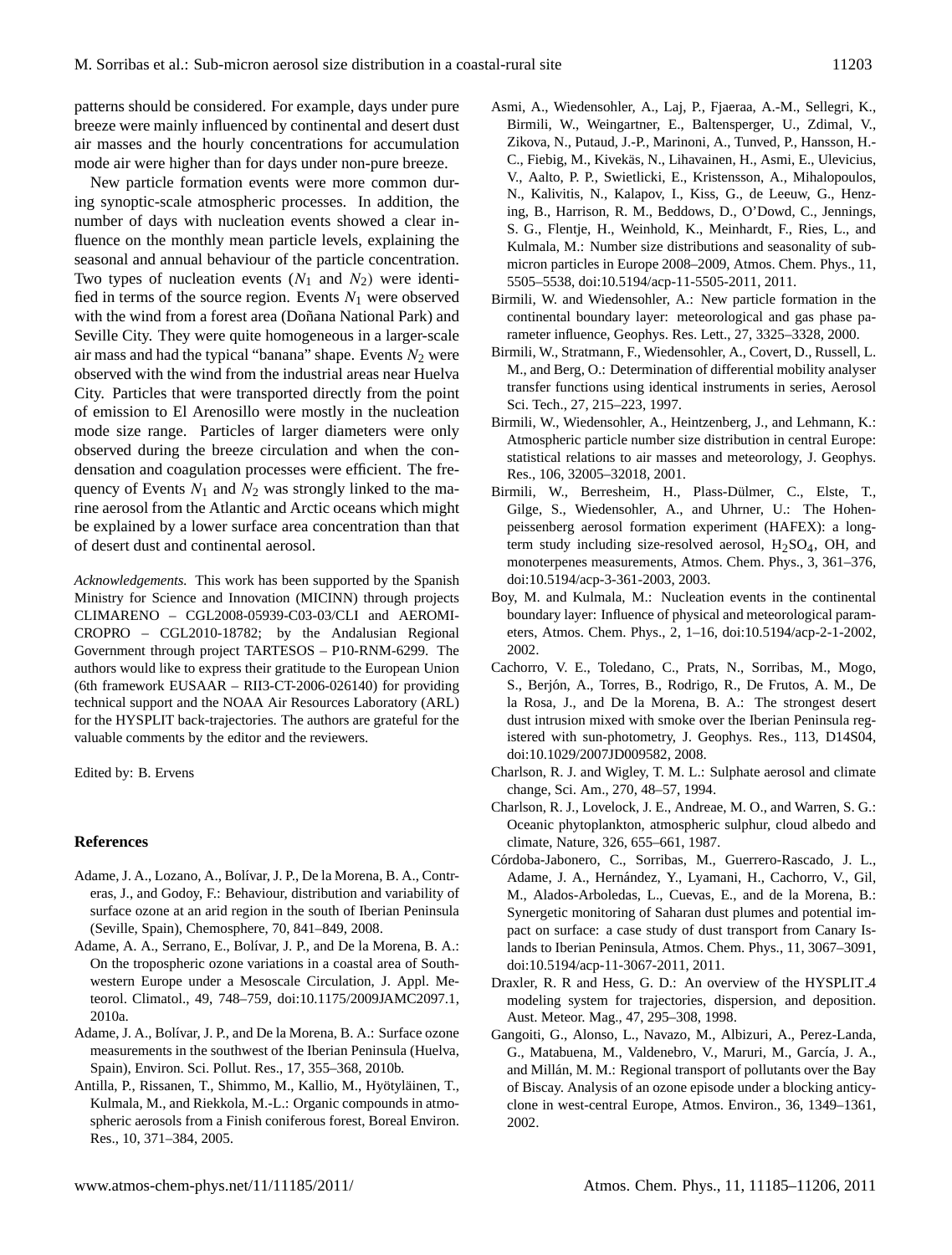- Hamed, A., Joutsensaari, J., Mikkonen, S., Sogacheva, L., Dal Maso, M., Kulmala, M., Cavalli, F., Fuzzi, S., Facchini, M. C., Decesari, S., Mircea, M., Lehtinen, K. E. J., and Laaksonen, A.: Nucleation and growth of new particles in Po Valley, Italy, Atmos. Chem. Phys., 7, 355–376, [doi:10.5194/acp-7-355-2007,](http://dx.doi.org/10.5194/acp-7-355-2007) 2007.
- Heintzenberg, J., Covert, D. C., and Dingenen, R. V: Size distribution and chemical composition of marine aerosols: a compilation and review, Tellus, 52B, 1104–1122, 2000.
- Hsu, S. A.: Coastal meteorology, Academic Press, Inc, ISBN 0-12- 357955-4, 260 pp., 1988.
- Hondula, D. M., Sitka, L., Davis, R. E., Knight, D. B., Gawtry, S. D., Deaton, M. L., Lee, T. R., Normile, C. P., and Stenger, P. J.: A back-trajectory and air mass climatology for the Northern Shenandoah Valley, USA. Int. J. Climatol., 30, 569–581, [doi:10.1002/joc.1896,](http://dx.doi.org/10.1002/joc.1896) 2009.
- Ieda, T., Kitamori, Y., Mochida, M., Hirata, R., Hirano, T., Inulai, K., Fijinuma, Y., and Kawamura, K.: Diurnal variations and vertical gradients of biogenic volatile and semi-volatile organic compounds at the Tomakomai larch forest stations in Japan, Tellus, 59B, 177–186, 2006.
- Jeong, C.-H., Evans, G. J., McGuire, M. L., Chang, R. Y.-W., Abbatt, J. P. D., Zeromskiene, K., Mozurkewich, M., Li, S.-M., and Leaitch, W. R.: Particle formation and growth at five rural and urban sites, Atmos. Chem. Phys., 10, 7979–7995, [doi:10.5194/acp-](http://dx.doi.org/10.5194/acp-10-7979-2010)[10-7979-2010,](http://dx.doi.org/10.5194/acp-10-7979-2010) 2010.
- Kivekäs, N., Sun, J., Zhan, M., Kerminen, V.-M., Hyvärinen, A., Komppula, M., Viisanen, Y., Hong, N., Zhang, Y., Kulmala, M., Zhang, X.-C., Deli-Geer, and Lihavainen, H.: Long term particle size distribution measurements at Mount Waliguan, a highaltitude site in inland China, Atmos. Chem. Phys., 9, 5461–5474, [doi:10.5194/acp-9-5461-2009,](http://dx.doi.org/10.5194/acp-9-5461-2009) 2009.
- Kleefeld, C., O'Dowd, C. D., O'Reilly, S., Jennings, S. G., Aalto, P., Becker, E., Kunz, G., and De Leeuw, G.: Relative contribution of submicron and supermicron particles to aerosol light scattering in the marine boundary layer, J. Geophys., Res., 107, 8103, [doi:10.1029/2000JD000262,](http://dx.doi.org/10.1029/2000JD000262) 2002.
- Knutson, E. O. and Whitby, K. T.: Aerosol classification by Electric Mobility: Apparatus, Theory and Applications, J. Aerosol Sci., 6, 443–451, 1975.
- Kohornen, P., Kulmala, M., Laaksonen, A., Viisanen, Y., Mcraw, R., and Seinfeld, J. H.: Ternary Nucleation of  $H_2SO_4$ , NH<sub>3</sub> and H2O in the Atmosphere, J. Geophys. Res., 104, 26349–26353, 1999.
- Kulmala, M., Laaksonen, A., and Pirjola, L: Parameterizations for sulphuric acid/water nucleation rates, J. Geophys. Res., 103, 8301–8307, 1998.
- Kulmala, M., Hämeri, K., Aalto, P. P., Mäkelä, J. M., Pirjola, L., Douglas, N., Buzorius, G., Rannik, U, Dal Maso, M., Seidl, W., ¨ Hoffman, T., Janson, R., Hansson, H.-C., Viisanen, Y., Laaksonen, A., and O'Dowd, C. D.: Overview of the international project on biogenic aerosol formation in the boreal forest (BIO-FOR), Tellus, 53B, 324–343, 2001.
- Kulmala, M., Vehkamäki, H., Petäjä, T., Dal Maso, M., Lauri, A., Kerminen, V.-M., Birmili, W., and MecMurry, P. H.: Formation and growth rates of ultrafine atmospheric particles: a review of observations, Aerosol Sci. Tech., 35, 143–176, 2004.
- Kulmala, M., Lehtinen, K. E. J., and Laaksonen, A.: Cluster activation theory as an explanation of the linear dependence between formation rate of 3 nm particles and sulphuric acid concentration, Atmos. Chem. Phys., 6, 787–793, [doi:10.5194/acp-6-787-2006,](http://dx.doi.org/10.5194/acp-6-787-2006) 2006.
- Lozano, R. L., Hernández-Ceballos, M. A., Adame, J. A., Casas-Ruíz, M., Sorribas, M., San Miguel, E. G., and Bolívar, J. P: Radioactive impact of Fukushima accident on the Iberian Peninsula: Evolution and plume previous pathway, Environmental International, 37, 1259–1264, 2011.
- Ma, Y. and Lyons, T. L.: Recirculation of coastal urban air pollution under a synoptic scale thermal trough in Perth, Western Australia, Atmos. Environ., 37, 443–454, 2003.
- Mahajan, A. S., Sorribas, M., Gómez Martn, J. C., MacDonald, S. M., Gil, M., Plane, J. M. C., and Saiz-Lopez, A.: Concurrent observations of atomic iodine, molecular iodine and ultrafine particles in a coastal environment, Atmos. Chem. Phys., 11, 2545–2555, [doi:10.5194/acp-11-2545-2011,](http://dx.doi.org/10.5194/acp-11-2545-2011) 2011.
- Manktelow, P. T., Carslaw, K. S., Mann, G. W., and Spracklen, D. V.: The impact of dust on sulfate aerosol, CN and CCN during an East Asian dust storm, Atmos. Chem. Phys., 10, 365–382, [doi:10.5194/acp-10-365-2010,](http://dx.doi.org/10.5194/acp-10-365-2010) 2010.
- Mogo, S., Cachorro, V. E., Sorribas, M., De Frutos, A. M., and Fernández, R.: Measurements of continuous spectra of atmospheric absorption coefficients from UV to NIR via optical method, Geophys. Res. Lett., 32, L13811, [doi:10.1029/2005GL022938,](http://dx.doi.org/10.1029/2005GL022938) 2005.
- Mogo, S., Cachorro, V. E., De Frutos, A. M., De la Rosa, J., and Sorribas, M.: Comparing surface measurement of black carbon and columnar AERONET inferred contents during the "El Arenosillo 2004 summer campaign", Opt. Pura Apl., 43, 49–55, 2010.
- Pey, J., Querol, X., De la Rosa, J., Gonzalez-Castanedo, Y., ´ Alastuey, A., Gangoiti, G., Sánchez de la Campa, A., Alados-Alboledas, L., Sorribas, M., Pio, C., Cachorro, V., Piñeiro, M., López-Mahia, P., and García-Gacio, D.: Characterization of a long range transport pollution episode affecting PM in SW Spain, J. Environ. Monitor., 10, 1158–1171, [doi:10.1039/b809001g,](http://dx.doi.org/10.1039/b809001g) 2008.
- Prats, N., Cachorro, V. E., Sorribas, M., Mogo, S., Berjón, A., Toledano, C., De Frutos, A. M., De la Rosa, J., Laulainen, N., and De la Morena, B. A.: Columnar aerosol optical properties during El Arenosillo 2004 summer campaign, Atmos. Environ., 42, 2643–2653, 2008.
- Querol, X., Alastuey, A., Rodríguez, S., Viana, M. M., Artíñano, B., Salvador, P., Mantilla, E., García do Santos, S., Fernández Patier, R., De la Rosa, J., Sanchez de la Campa, A., Menéndez, M., and Gil, J. J.: Levels of particulate matter in rural, urban and industrial sites in Spain, Sci. Total Environ., 334–335, 359–376, 2004.
- Querol, X., Alastuey, A., Moreno, T., Viana, M. M., Castillo, S., Pey, J., Rodríguez, S., Artiñano, B., Salvador, P., Sánchez, M., García Dos Santos, S., Herce Garraleta, M. D., Fernández-Patier, R., Moreno-Grau, S., Negral, L., Minguillon, M. C., Monfort, E., Sanz, M. J., Palomo-Marín, R., Pinilla-Gil, E., Cuevas, E., De la Rosa, J., and Sánchez de la Campa, A.: Spacial and temporal variations in airborne particulate matter ( $PM_{10}$  and  $PM_{2.5}$ ) across Spain 1999–2005, Atmos. Environ., 42, 3964–3979, 2008.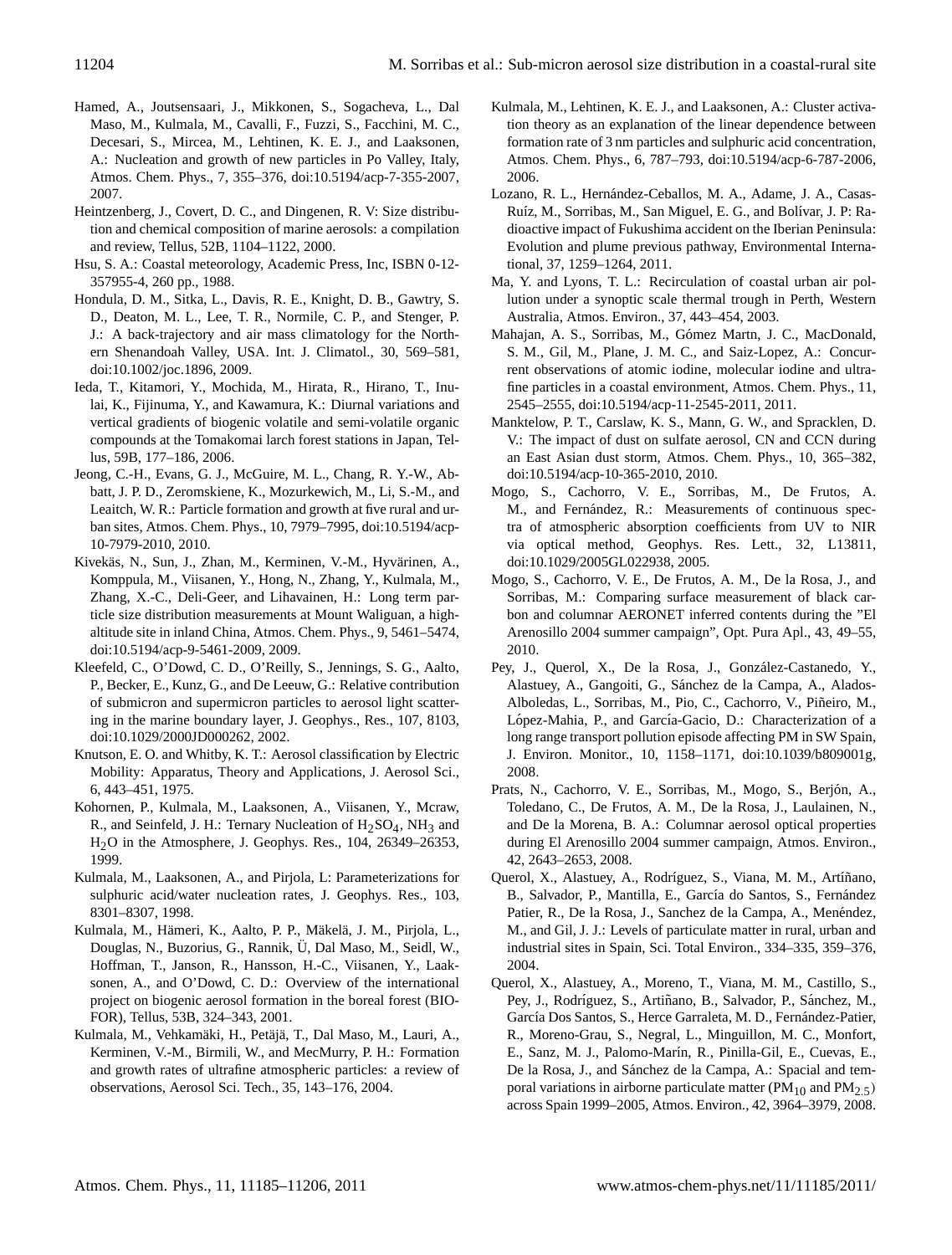- Rodríguez, S., Dingenen, R. V., Putaud, J.-P, Santos, S. M.-D., and Roselli, D.: Nucleation and growth of new particles in the rural atmosphere of Northern Italy-relationship to air quality monitoring, Atmos. Environ., 39, 6734–6746, 2005.
- Sánchez de la Campa, A. M., Pio, C., De la Rosa, J., Querol, X., Alastuey, A., and Gonzalez-Castanedo, Y.: Characterization and ´ origin of EC and OC particulate matter near the Doñana National Park (SW Spain), Environ. Res., 109, 671–681, 2009.
- Sellegri, K., Laj, P., Venzac, H., Boulon, J., Picard, D., Villani, P., Bonasoni, P., Marinoni, A., Cristofanelli, P., and Vuillermoz, E.: Seasonal variations of aerosol size distributions based on longterm measurements at the high altitude Himalayan site of Nepal Climate Observatory-Pyramid (5079 m), Nepal, Atmos. Chem. Phys., 10, 10679–10690, [doi:10.5194/acp-10-10679-2010,](http://dx.doi.org/10.5194/acp-10-10679-2010) 2010.
- Shen, X. J., Sun, J. Y., Zhang, Y. M., Wehner, B., Nowak, A., Tuch, T., Zhang, X. C., Wang, T. T., Zhou, H. G., Zhang, X. L., Dong, F., Birmili, W., and Wiedensohler, A.: First longterm study of particle number size distributions and new particle formation events of regional aerosol in the North China Plain, Atmos. Chem. Phys., 11, 1565–1580, [doi:10.5194/acp-11-1565-](http://dx.doi.org/10.5194/acp-11-1565-2011) [2011,](http://dx.doi.org/10.5194/acp-11-1565-2011) 2011.
- Sheridan, P. J., Delene, D. J., and Ogren, J. A.: Four years of continuous surface aerosol measurements from the Department of Energy's Atmospheric Radiation Measurement Program Southern Great Plains Cloud and Radiation Testbed site, J. Geophys. Res., 106, 20735–20747, 2001.
- Solomon, S., Qin, D., Manning, M., Chen, Z., Marquis, M., Averyt, K. B., Tignor, M., and Miller, H. L. (Eds.): Contribution of Working Group I to the Fourth Assessment Report of the Intergovernmental Panel on Climate Change. Cambridge University Press, Cambridge, United Kingdom and New York, NY, USA, 2007.
- Spracklen, D. V., Carslaw, K. S., Kulmala, M., Kerminen, V.-M., Sihto, S.-L., Riipinen, I., Merikanto, J., Mann, G. W., Chipperfield, M. P., Wiedensohler, A., Birmili, W., and Lihavainen, H.: Contribution of particle formation to global cloud condendation nuclei concentrations. Geophys. Res., Lett., 35, L06808, [doi:10.1029/2007GL033038,](http://dx.doi.org/10.1029/2007GL033038) 2008.
- Spracklen, D. V., Carslaw, K. S., Merikanto, J., Mann, G. W., Reddington, C. L., Pickering, S., Ogren, J. A., Andrews, E., Baltensperger, U., Weingartner, E., Boy, M., Kulmala, M., Laakso, L., Lihavainen, H., Kivekäs, N., Komppula, M., Mihalopoulos, N., Kouvarakis, G., Jennings, S. G., O'Dowd, C., Birmili, W., Wiedensohler, A., Weller, R., Gras, J., Laj, P., Sellegri, K., Bonn, B., Krejci, R., Laaksonen, A., Hamed, A., Minikin, A., Harrison, R. M., Talbot, R., and Sun, J.: Explaining global surface aerosol number concentrations in terms of primary emissions and particle formation, Atmos. Chem. Phys., 10, 4775–4793, [doi:10.5194/acp-10-4775-2010,](http://dx.doi.org/10.5194/acp-10-4775-2010) 2010.
- Sorribas, M., Cachorro, V. E., Adame, J. A., Wehner, B., Birmili, W., and Widensohler, A.: Submicrometer aerosol size distributions in southwest-ern Spain: relation with meteorological parameters, Proc. 17th Int. Conf. on Nucleation and Atmospheric Aerosols, Galway, Ireland, 829–833, 2007.
- Sorribas, M.: Medida y Caracterización del Aerosol Atmosférico en un Ambiente Rural y Costero del Suroeste de Europa, La distribución Numérica de Tamaños en el Rango Sub-micrométrico, (Measurement and characterization of Atmospheric aerosol in a rural and coastal environment, Sub-micron particle number

size distribution in Southwestern Europe), Ph. D. thesis, University of Valladolid, Valladolid, Spain, 350 pp., availablee at: [http://sites.google.com/site/marsorribas/,](http://sites.google.com/site/marsorribas/) 2008.

- Su, Y. F., Cheng, Y. S., Newton, G. J., and Yeh, H. C.: Counting efficiency of the TSI Model 3020 Condensation Nucleus Counter, Aerosol Sci. Technol., 12, 1050–1054, 1990.
- Takemura, T., Nakajima, T., Dubovic, O., Holben, B. N., and Kinne, S.: Single-scattering albedo and radiative forcing of various aerosol species with a global three-dimensional model, J. Climate, 15, 333–352, 2002.
- Toledano, C.: Climatología de los aerosoles mediante la caracterización de propiedades ópticas y masas de aire en la estación 'El Arenosillo' de la red AERONET, (Aerosol Climatology through the characterization of optical properties and air masses at El Arenosillo station of the AERONET network), Ph. D thesis, University of Valladolid, Valladolid, Spain, 239 pp., 2005.
- Toledano, C., Cachorro, V. E., Berjón, A., De Frutos, A. M., Sorribas, M., De la Morena, B. A., and Goloub, P.: Aerosol optical depth and Angstrom exponent climatology at El Arenosillo ´ AERONET site (Huelva, Spain), Q. J. Roy. Meteorol., Soc., 133, 795–807, 2007a.
- Toledano, C., Cachorro, V. E., De Frutos, A. M., Sorribas, M., Prats, N., and De la Morena, B. A.: Inventory of African desert dust events over the southwestern Iberian Peninsula in 2000-2005 with an AERONET Cimel Sun photometer, J. Geophys. Res., 112, D21201, [doi:10.1029/2006JD008307,](http://dx.doi.org/10.1029/2006JD008307) 2007b.
- Toledano, C., Cachorro, V. E., De Frutos, A. M., Torres, B., Berjón, A., Sorribas, M., and Stone, R. S.: Airmass classification and analysis of aerosol types at El Arenosillo (Spain), J. Appl. Meteorol. Clim., 48, 962–981, 2009.
- Tunved, P., Hansson, H.-C., Kulmala, M., Aalto, P., Viisanen, Y., Karlsson, H., Kristensson, A., Swietlicki, E., Dal Maso, M., Ström, J., and Komppula, M.: One year boundary layer aerosol size distribution data from five nordic background stations, Atmos. Chem. Phys., 3, 2183–2205, [doi:10.5194/acp-3-2183-2003,](http://dx.doi.org/10.5194/acp-3-2183-2003) 2003.
- Venzac, H., Sellegri, K., Villani, P., Picard, D., and Laj, P.: Seasonal variation of aerosol size distributions in the free troposphere and residual layer at the puy de Dôme station, France, Atmos. Chem. Phys., 9, 1465–1478, [doi:10.5194/acp-9-1465-2009,](http://dx.doi.org/10.5194/acp-9-1465-2009) 2009.
- Vergaz, R., Cachorro, V. E., De Frutos A. M., Vilaplana, J. M., and De la Morena, B. A.: Columnar characteristics of aerosols by spectroradiometer measurements in the maritime area of the Cadiz Gulf (Spain), Int. J. Climatol., 25, 1781–1804, 2005.
- Van Dingenen, R., Putaud, J.-P., Martins-Dos Santos, S., and Raes, F.: Physical aerosol properties and their relation to air mass origin at Monte Cimone (Italy) during the first MINATROC campaign, Atmos. Chem. Phys., 5, 2203–2226, [doi:10.5194/acp-5-](http://dx.doi.org/10.5194/acp-5-2203-2005) [2203-2005,](http://dx.doi.org/10.5194/acp-5-2203-2005) 2005.
- Wehner, B., Birmili, W., Ditas, F., Wu, Z., Hu, M., Liu, X., Mao, J., Sugimoto, N., and Widensohler, A.: Relationship between submicrometer particulate air pollution and air mass history in Beijing, China, 2004–2006, Atmos. Phys., 6, 6155–6168, 2008.
- Willeke, K. and Baron, P. A.: Aerosol measurements principles, techniques and applications, Van Nostrand Reinhold, New York, USA, 143–195, 1993.
- Wright, M. E., Atkinson, D. B., Ziemba, L., Griffin, R., Hiranuma, N., Brooks, S., Lefer, B., Flynn, J., Perna, R., Rappengluck, B., Luke, W., and Kelley, P.: Extensive aerosol optical properties